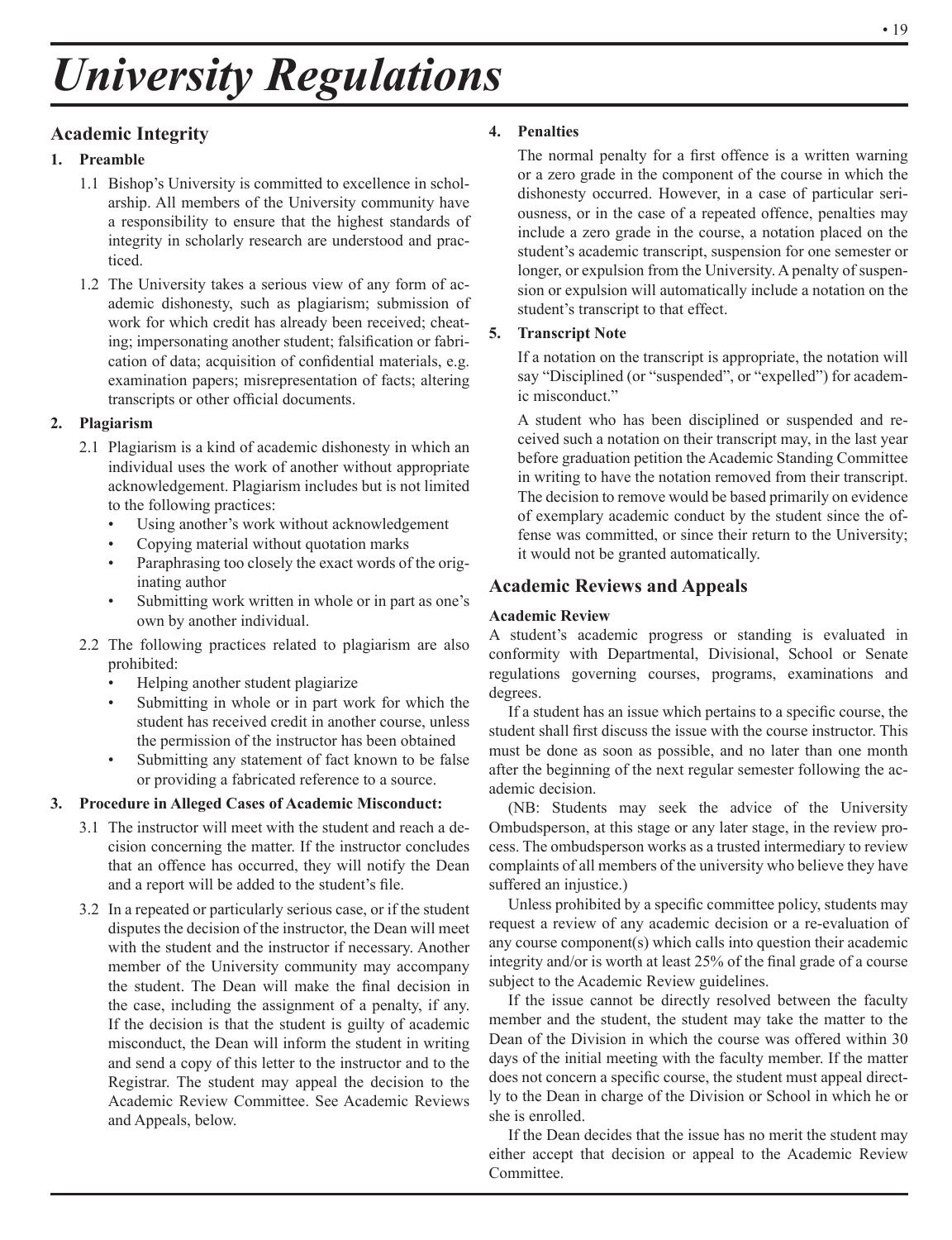If the Dean determines that the issue has merit, he or she will proceed, within two weeks, to seek a resolution informally through discussion with the student, the faculty member and/or the Chair of the department in question. If the student so chooses, the ombudsperson may be present for any or all discussions. If the issue cannot be thus resolved by the Dean, he or she may impose a solution. In the case of a dispute over a grade, the Dean may authorize the re-evaluation of any course component(s) by an impartial examiner (Fee: \$55, reimbursed if the re-evaluation results in a higher mark). In certain situations, the Dean may recommend that the student appeal to the Academic Review Committee. In the case of a re-evaluation of a course component, the grade assigned by the reviewing examiner shall become the official grade for that component and the final course grade adjusted accordingly.

In this context, any decision of a Dean may be appealed to the ARC by the student, given clear grounds for such an appeal.

For cases in which the informal resolution process and the intervention of the Dean is inconclusive or there exists a need for a more formal review of an academic matter, Senate has established two committees, the Academic Review Committee (ARC) and the Academic Appeals Committee (AAC) to deal with the formal review of all academic matters. The University Senate delegates to these Committees the authority to render decisions on all academic matters as well as the authority to implement additional procedures consistent with those set out below.

The function of the Academic Review Committee is to hear complaints against any academic decision taken in the University by a faculty member, a Departmental Chairperson, a Dean or the Vice-Principal, and to adjudicate all infractions of University academic policy referred to it by any member of the University community. The function of the Academic Appeals Committee is to hear appeals against decisions made by the ARC (see below for the specific grounds for appeal). The decision of the AAC is final and binding on all parties.

#### **The Academic Review Committee**

The Academic Review Committee (ARC) shall consist of five voting members: two faculty members, who shall be members of Senate and chosen by the Senate Nominating Committee, two students who shall be members of Senate and chosen by the Senate Nominating Committee, and one academic officer of the University, (Dean or Vice-Principal) who shall be named by the Chair of Senate (the Principal). Three alternate members shall also be selected by the Senate Nominating Committee; two students and one faculty member. The ARC shall elect annually a Chairperson whose name will be communicated to the Secretary of Senate.

*Note: For eligibility rules concerning members who may sit on the ARC as well as further procedures regarding the Committee quorum, procedures in committee, documents, onus and standard of proof, please refer to Appendix I, below.*

- (i) The Committee year extends from May 1 through April 30 of the following calendar year. The Committee shall remain constituted for the entire year.
- (ii) Faculty members shall serve a term of two years, renewable once, after which they must step down for at least one full year. Student members shall serve a term of one year, renewable once. Senate shall make provisions (through its

Nominating Committee) for timely replacement of members whose terms are expiring.

(iii) The Committee is authorized by Senate to select which alternate members will replace regular members who must leave the Committee before the end of their term or who are unavailable during the summer months.

#### **Powers**

The Academic Review Committee shall have the following powers:

- (i) review any academic decision taken by a faculty member, a Departmental Chairperson, a Dean or the Vice-Principal.
- (ii) review any infraction of University academic policy, including all matters governed by Department, Division, School and Senate regulations.
- (iii) review any complaint regarding interference with the University's academic operation.

Note 1: The ARC does not have jurisdiction over the following areas: admission to the University, re-admission, probation and academic standing issues (including "must withdraw" decisions) and scholarship decisions. These areas are the purview of the Academic Standing/Admissions Policy (ASAP) Committee.

Note 2: Before the ARC will accept jurisdiction for decisions concerning grades, there is a separate procedure for the review of marks obtained in final exams and in other components of a course. This procedure must be followed first.

#### **Making a Request to the Committee**

The Academic Review Committee will consider a request for review only after:

- (i) The receipt by the Committee Chairperson of a written and signed notice of request filed within 30 days of the time that the most recent academic decision concerning the matter in dispute has been communicated in writing to the student. Requests for review must include: a complete specification of the wrong to be corrected, the specific grounds for the request for review and the remedy sought. In the case of a request to review a general policy or regulation, the written, signed notice may be made at any time. In all cases, requests for review of any academic decision must be initiated before the marks deadline of the semester following the completion of the course in question.
- (ii) Before proceeding with a request for review of any matter, the ARC Chairperson will request a written assurance from the Dean and Ombudsperson that all reasonable efforts have been made to solve the dispute at an earlier level.
- (iii) Within seven working days of receipt of the notice of request for review, the Chairperson will acknowledge the same in writing to the complainant(s).
- (iv) Within ten working days, the Chairperson shall convene an initial meeting of the ARC and give a five-day notice to all parties of the date of the initial meeting.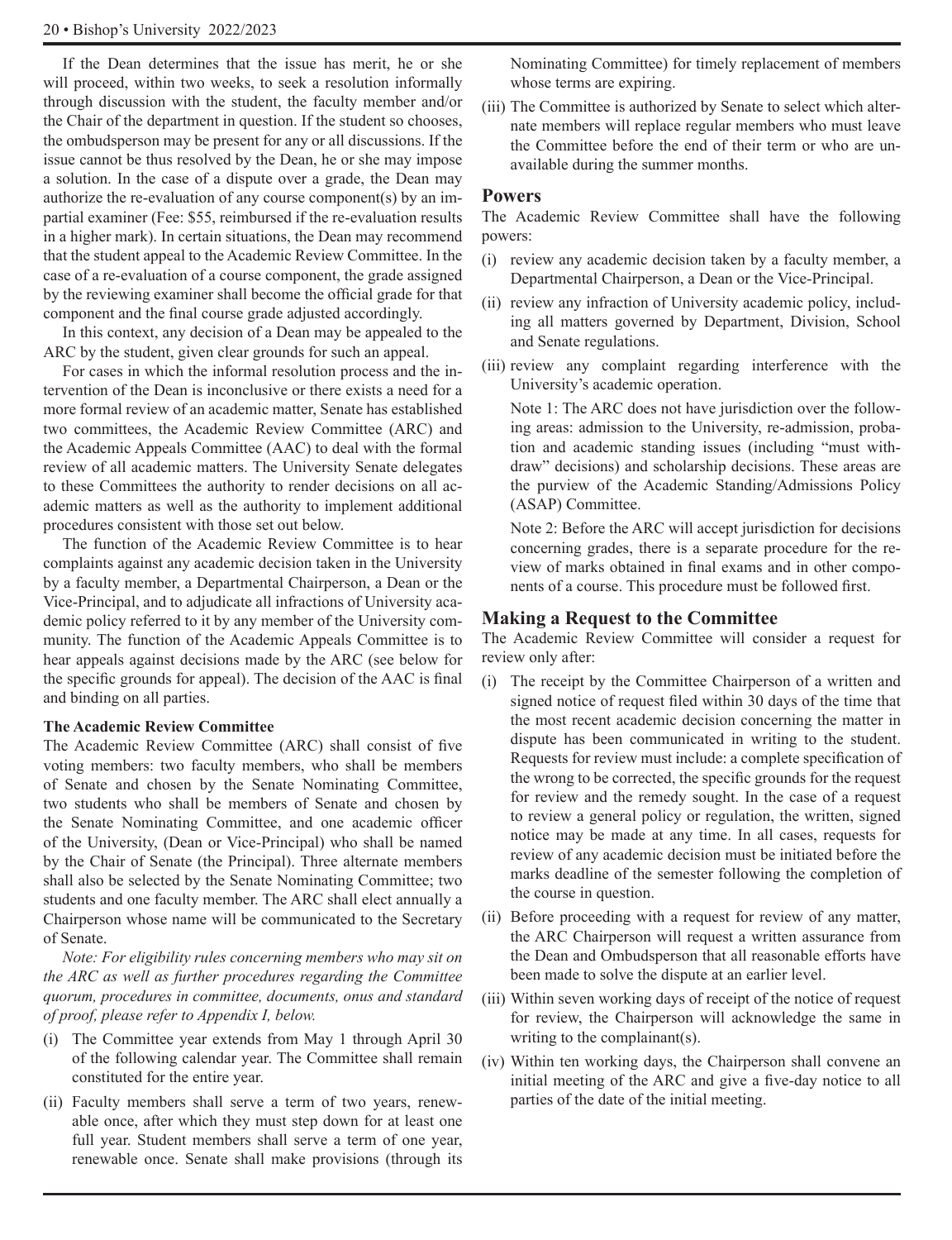### **Disposition of the Committee Decision**

- (i) Decisions shall be made by simple vote of the Committee; three positive votes are necessary to carry any decision. The tally of all votes shall be recorded in the minutes.
- (ii) During the course of a review, no changes shall be made to any mark or grade in question, nor to any student's current status, nor to his/her eligibility for a given program.
- (iii) The Academic Review Committee shall render a decision on a review within 60 calendar days of receipt of the request for review.
- (iv) The Chairperson of the Committee will report its decision to the complainant, the defendant, the Chair of Senate (the Principal) and the appropriate Dean within five days of the rendering of the decision.
- (v) If the decision is not taken to appeal (see below), the appropriate Dean will be responsible for the implementation of the final decision. At least 30 days will be allowed for the implementation of the decision by the individual University office involved.

# **Academic Appeals**

The Academic Appeals Committee (AAC) shall consist of three members: one faculty member who is not a member of Senate named by Faculty Council, one student who is not a member of Senate named by the SRC, and one Academic Officer of the Senate (Dean or Vice-Principal) named by the Principal. Two alternate members shall also be named, one faculty member and one student. The regulations for the term of office, length of the Committee year, election of the Chairperson, eligibility, extension of term, and replacement of members, shall be the same as those for the ARC (see above).

Where an appeal of the decision of the ARC has been submitted, the Senate shall either:

- (i) Receive and accept the report of the ARC.
- (ii) Receive the report of the ARC and refer the case to the AAC. In both cases debate on Senate's decision must be held in camera and any member of Senate who is a party to the case must excuse him- or herself from the discussion. The content of the debate shall be confidential and Senate shall limit itself to discussion of material contained in the report of the ARC and the request for appeal. Members of Senate who are also members of the ARC shall abstain from voting.

# **Filing an Appeal**

- (i) An appeal against a decision of the ARC must be filed with the Chairperson of the AAC within 30 days of the decision rendered by the ARC.
- (ii) The appeal may be from either complainant or defendant but in either case shall be written and signed and state specifically the grounds for appeal, the remedy sought and include all of the documents (written and oral) used by the ARC to achieve its decision.
- (iii) Unless there is compelling need for further clarity, no new documents will be considered by the ACC that were not before the ARC.

(iv) Before proceeding to hear an appeal, the Chairperson of the AAC will, within seven working days of the request for an appeal, acknowledge the request for appeal, notify both parties and within ten working days convene a meeting of the AAC. Five days notice will be given to both parties of the date of the first meeting of the AAC.

# **Grounds for Appeal**

The Academic Appeals Committee has the power to hear an appeal from a decision of the ARC for the following reasons:

- (i) Errors of fact in information used by the ARC which could affect the decision rendered,
- (ii) New evidence not available to a party at the time the decision of the ARC was made,
- (iii) Errors of interpretation of any University academic policy or regulation,
- (iv) Serious procedural error,
- (v) Action by the ARC beyond its jurisdiction.

# **Procedures**

- (i) The regulations with respect to: procedures in Committee, documents, onus and standard of proof set out in Appendix I for the ARC, will apply mutatis mutandis for the Academic Appeals Committee.
- (ii) The AAC will hear testimony from the Chairperson of the ARC where significant procedural error is alleged as the grounds for appeal.
- (iii) The AAC will have access to all recorded testimony, documents and minutes of the ARC.

# **Decisions**

- (i) Decisions shall be by simple vote of the Committee; at least two positive votes are necessary to carry any decision. The tally of all votes shall be recorded in the minutes.
- (ii) The AAC may decide to return the case to the ARC for further review. Alternatively, it may uphold the decision of the ARC or fashion any other remedy as it sees fit.
- (iii) The AAC shall render a decision on the request for appeal within three months of the request for appeal.
- (iv) The Chair of the AAC will report its decision to the complainant, the defendant, to the Chair of Senate (the Principal) and to the appropriate Dean(s) within five working days of the rendering of the decision.
- (v) The decision of the AAC will be final and binding on all parties.

# **Appendix I: Rules and Procedures**

# **1. Eligibility**

The eligibility of students, faculty members, Deans and the Vice-Principal who sit on either the ARC or on the AAC is restricted as follows:

- (i) Individual members cannot sit on both Committees,
- (ii) No individual member of either committee can serve if they are involved in the case as plaintiff, defendant or witness,
- (iii) No individual member can serve on either committee who has been found guilty of an academic offence,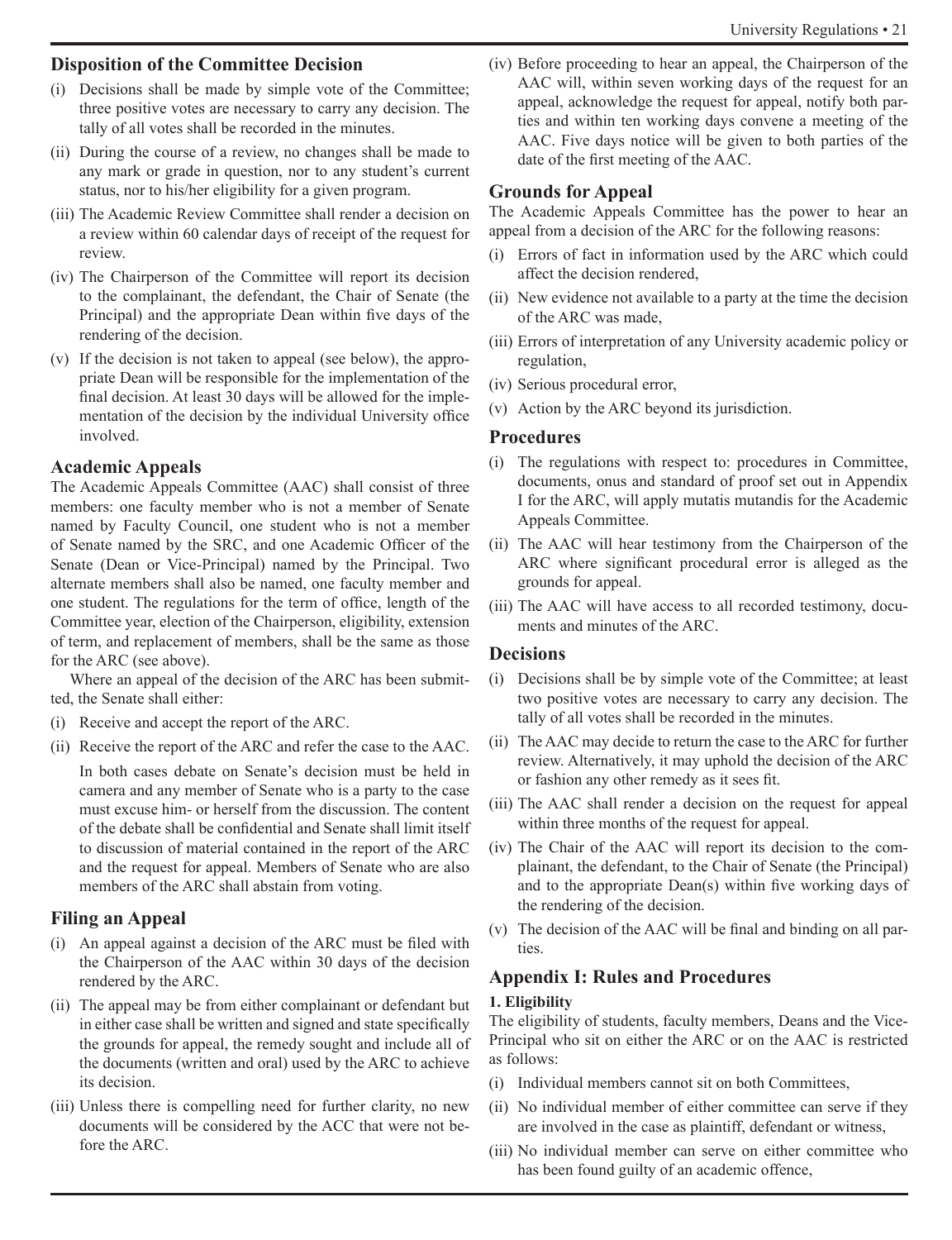- (iv) No individual member can serve on either Committee who is in a position of bias or conflict of interest (financial gain, kinship relation, close personal relationship),
- (v) All student members who serve on either Committee must be in good academic standing in their program at the time they are elected to the Committee concerned.

#### **2. Quorum**

A quorum shall consist of two student members and two faculty members and one academic officer of the University (or the alternate). Every effort shall be made to assume that a consistent quorum of members follows each case to its conclusion. The Committee is authorized to extend the terms of members for this purpose. The Committee shall elect annually a Chairperson whose name will be communicated to the Secretary of Senate. Senate shall make provision for a Committee secretary who will record the minutes of all meetings. The Secretary shall not participate in the discussions and shall not have a vote.

#### **3. Examples of matters that can be reviewed by the ARC:**

- (i) All matters of academic integrity after a decision by the appropriate Dean has been rendered,
- (ii) Program eligibility, program transfer, program requirements,
- (iii) Requirements for the degree,
- (iv) Credit for studies elsewhere,
- (v) Deferred status for exams or course components,
- (vi) Requests for supplemental exams,
- (vii) A mark or a grade in a course, final standing in a course after the procedures for external re-reading of exams or course components have been completed,
- (viii) Grading practices after a decision by the appropriate Dean has been rendered,
- (ix) Any infraction of Department, Division or Senate regulations,
- (x) Any complaint regarding interference with the academic operation of the University.

#### **4. Procedures in Committee**

- (i) The Committee shall conduct its meetings in camera.
- (ii) Both complainant and defendant(s) have the right to be accompanied by a representative of their choice; this representative shall be any full-time member of the University community.
- (iii) The University, if it so decides, may appoint a legal advisor to assist the Committee. Such an advisor shall be considered a neutral observer in the proceedings of the Committee and shall not vote.
- (iv) Both complainant and defendant have the right to make representation in the manner decided by the Committee.
- (v) The parties to the dispute shall be interviewed separately by the Committee in the first instance at which time they may make oral representations and refer to the relevant evidence (see documents below). This procedure does not preclude a face-to-face meeting if all parties agree.
- (vi) General minutes shall be taken of the meeting and the testimony of witnesses and of all motions of the Committee. Copies of the minutes will be provided to all parties.
- (vii) All oral testimony given by witnesses will be recorded on audio tapes which will be made available to the complainant and the defendant and to which they may respond in writing within five days of receiving a copy of the tape.
- (viii) All written and oral testimony, evidence and minutes of the Committee are confidential to the Committee and to the parties involved in the dispute. Deliberations of the Committee are confidential to the Committee.

Each Committee shall establish its own modus operandi, however, the following sequence is a general guideline:

- (i) Introduction of the complainant, defendant, members of the Committee,
- (ii) Review of documentation,
- (iii) Rulings on documentation or further evidence necessary,
- (iv) Statement by the complainant, questions from members of the Committee,
- (v) Statement by the defendant, questions from members of the Committee,
- (vi) Re-calling of the complainant and defendant for clarification of information only by members of the Committee.

#### **5. Documents**

- (i) Copies of all documents submitted by each party will be made available to members of the Committee, to the complainant and to the defendant one week before the hearing date.
- (ii) University records such as transcripts, student files, office correspondence as well as all Departmental, Divisional and Senate regulations are automatically evidence before the Committee.
- (iii) All documents provided by either party will become evidence for the Committee unless one party objects on the grounds that such documents are forged or false or made with malicious intent. Such documents may become evidence before the Committee only after the Committee receives written confirmation of their authenticity by the original author. The Committee reserves the right to accept or reject all documents.
- (iv) The Committee will request written evidence and testimony from all parties to the dispute as well as from the appropriate Dean and from the Ombudsperson.
- (v) The Committee shall reserve the right to invite and receive written and/or oral evidence from any other party, to request and receive any other document it deems may assist in its deliberations and all such evidence shall be made available to the parties in the dispute.
- (vi) In the case of new documents brought to the Committee during the hearing, both parties and all members of the Committee will have the right to review such documents before proceeding with the case.
- (vii) Following the Committee's final decision in the case, all documents, including the written evidence submitted by the parties to the dispute and the taped oral testimony, will be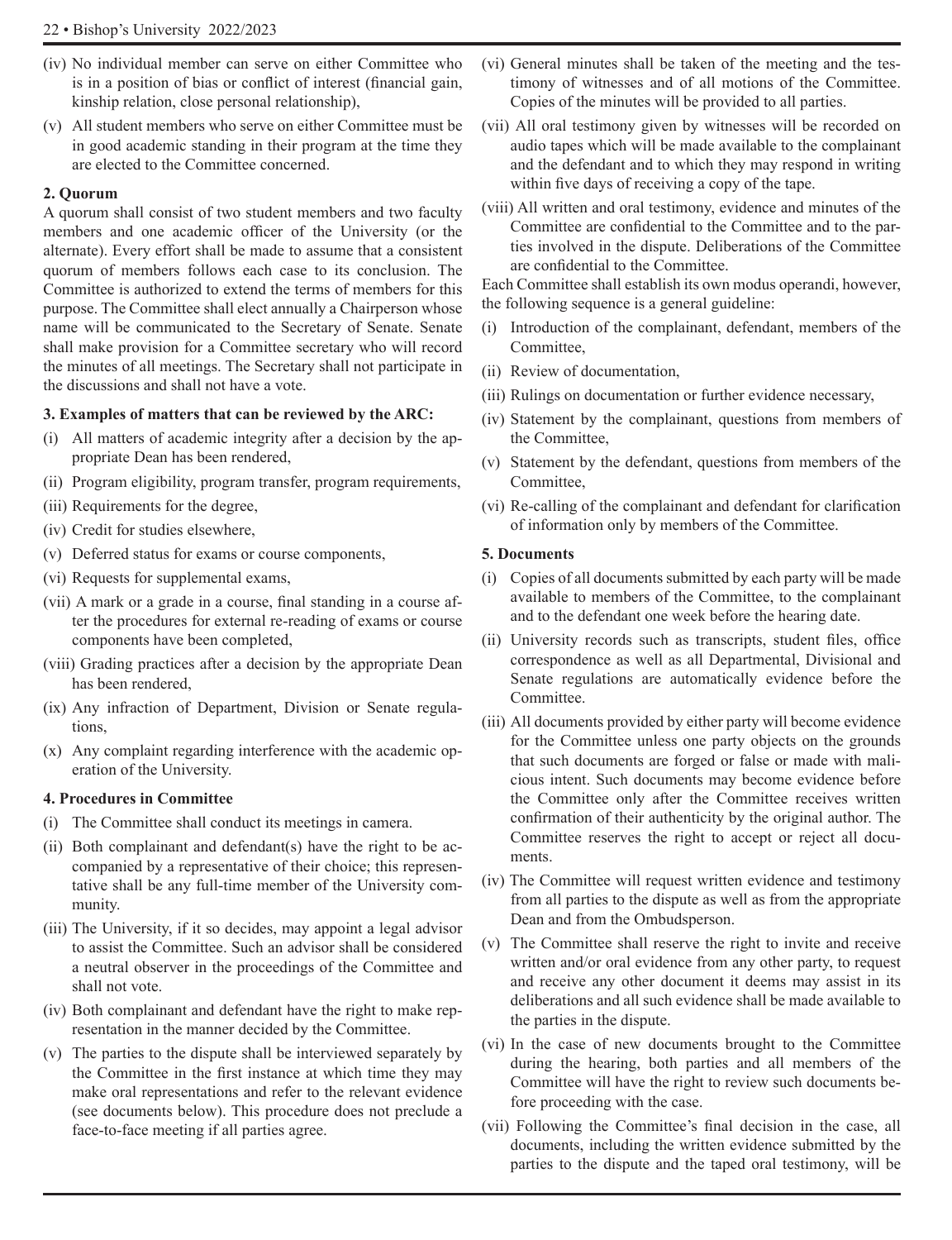retrieved by the Chair and, together with the minutes, shall be deposited with the Office of the Vice-Principal Academic and Research and shall be made available to the parties in the dispute.

(viii) The assistant to the Vice-Principal Academic and Research will number all documents, arrange them in chronological order and provide for their safe keeping until such time as a further appeal is sought (see AAC below) or for a period of one year, whichever is applicable.

#### **6. Onus**

- i) The onus is on the complainant to demonstrate that the ruling or decision in question is inappropriate or unreasonable. The exception shall be in cases of academic dishonesty where the onus is on the faculty member (or the University) to demonstrate that an academic offence has been committed.
- ii) In cases regarding the waiving of Departmental, Divisional or Senate regulations, where the grounds for such a request are either medical, compassionate or other extenuating circumstances as decided by the Dean of the Division concerned, the onus is on the complainant to demonstrate that following the particular regulation in question was impossible. In such cases, documents attesting to the status of the student must be provided in a timely manner, must be specific and must demonstrate that such grounds do in fact exist.
- 7. Standard of Proof

Unlike the standard of proof commonly used in criminal cases and usually known as "proof beyond a reasonable doubt", the standard of proof to be used by the Committee will be the "balance of probabilities" or "preponderance of evidence". By this is meant "more likely than not" in the sense that an unbiased observer, having reviewed all the evidence and having heard all sides of the story, should be able to say: "the fair decision in this case is 'X' more likely than not".

In alleged cases of academic dishonesty or in other cases which call into question the very nature and operation of the University, the balance of probabilities, when used as the standard of proof, needs to be at the higher end of the scale and must be based on clear and compelling evidence.

#### **Ombudsperson**

The major role of the Ombudsperson is to receive complaints from members of the University community who believe that they have suffered some form of injustice, particularly of an academic nature. After examining the factual basis of these complaints and determining that all normal avenues of recourse and appeal have been exhausted, the Ombudsperson investigates these complaints and facilitates their solution either using existing procedures, both informal and formal, or by recommending changes to the existing procedures. The Ombuds Office operates independently of all other offices in the University and may make recommendations in specific cases or recommendations pertaining to the changing of any rule, policy, regulation or procedure which he/she deems appropriate. The objectives of these recommendations will be either to solve an individual problem or to improve the overall operation of the University. The Ombudsperson must investigate all sides of a particular problem, must maintain a neutral stance throughout the investigation and must strive to achieve solutions which are as fair and just as possible given the circumstances involved. At the end of an inquiry, the Ombudsperson will explain the nature of the chosen solution to those who initiated the complaint or, where the complaint has been found to be not justified, explain to the individual or groups involved the reasons for not continuing the investigation. From time to time, the Ombudsperson may also act as a mediator between individuals or groups of individuals in the University community who have been unable to resolve a conflict, particularly where no procedure exists for the resolution of such matters.

Please see the University Website for further information and the complete text of the terms of reference for the Ombudsperson.

#### **Selection of Courses**

Students are responsible for ensuring that their selection of courses conforms with the general requirements of university programs, the general and academic regulations of the University, and the specific requirements of the specialization of their choice. In planning their annual course choices, students are urged to consult with the appropriate Departmental Chair and Dean.

The programs have been designed to permit the most effective study in a discipline or subject by the majority of students. Nevertheless, changes may be appropriate for particular students because of specific objectives, background, etc. Students who wish to alter their program must consult the Chairperson of the department and the Dean concerned, preferably before registration. It should be noted that constraints are imposed on possible changes in programs by the timetable of courses.

A normal course load is 15 credits per semester. Thus, a 120-credit program can normally be completed in four years of fulltime study. Students admitted on the basis of the CEGEP Diplôme d'études collégiales (D.E.C.) are normally granted 30 credits of advanced credits, reducing a 120 credit requirement to 90 credits or three years of fulltime study.

#### **Confidentiality of Student Information**

In conformity with Article 65 of the Quebec legislation concerning access to public documents and confidentiality of personal information, Bishop's University informs its students that all personal information collected in the course of admission and registration of a student will be kept confidential, except where specific permission is given to release it.

Students are obliged to provide information which is requested by the administrative offices of the University. The University may only request information which is essential to its operation; refusal to provide this information may lead to denial by the University of services to the student.

In signing the application form, all students agree that the information contained in it, and in their student file, may be made available to those administrators charged with management of their academic and financial affairs while they are at Bishop's University. No information will be released to other persons without express permission of the individual concerned, except in circumstances involving the safety and security of the individual or a breach of the law.

Any student may consult his or her file during regular office hours and may request that any errors found in the file be corrected. If necessary, a formal request for correction may be made in writing to the Registrar.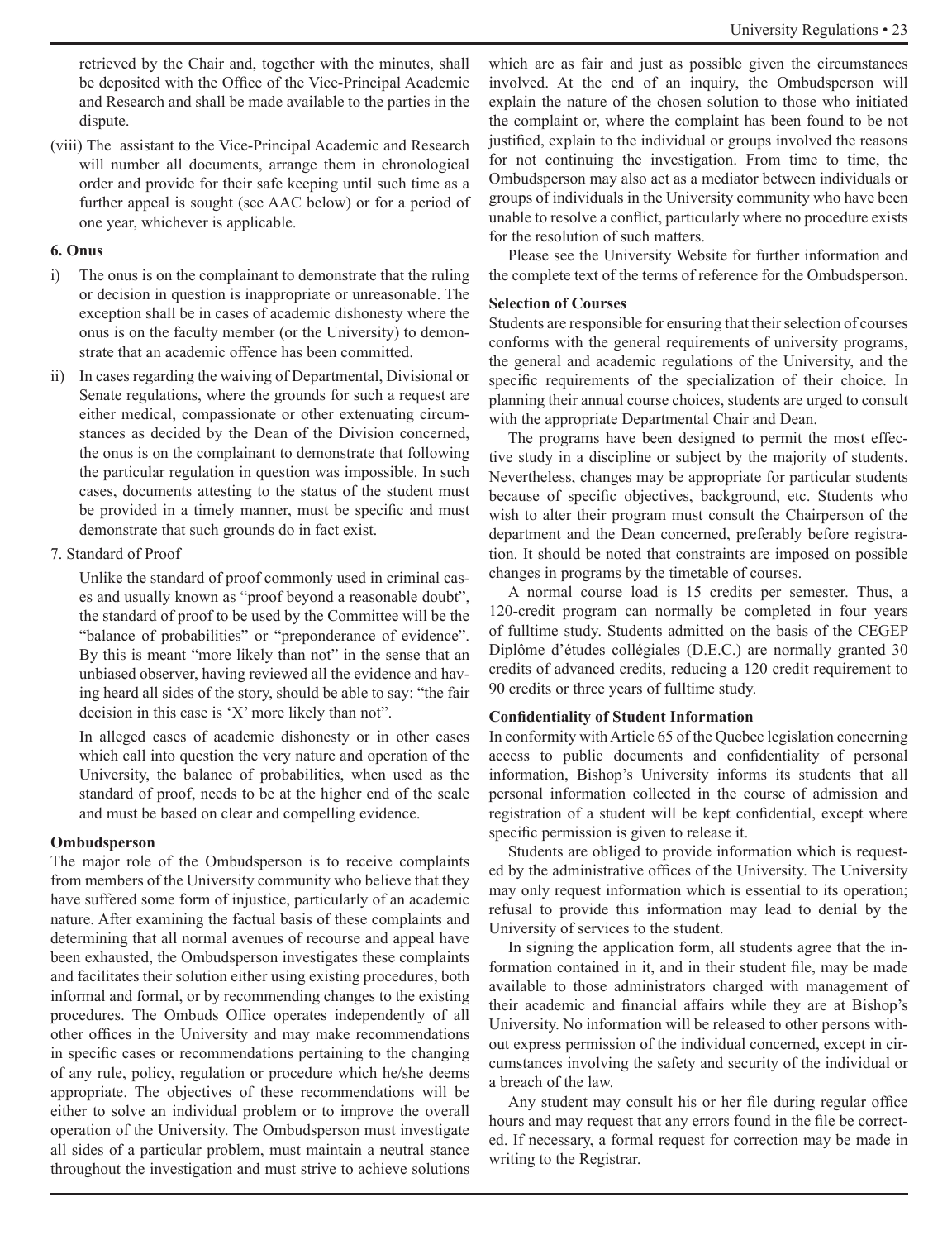#### **Discipline**

Students are expected to conduct themselves in all places and at all times in a manner appropriate to members of a university. Failure to do so may result in disciplinary action. In accepting admission to the University, a student is agreeing to abide by, and be subject to, its regulations. The Charter of Student Rights and Responsibilities provides a framework for such a commitment. The University reserves the right to suspend or dismiss any student for misconduct or for serious infractions of university regulations. Such action will result in the loss of course work for the semester in which the suspension or dismissal is imposed.

Matters of discipline are adjudicated by the Committee on Student Conduct which is chaired alternately by the Vice-Principal of Student Affairs and the Residence Life Advisor depending on whether the issue is judged to be primarily residential in nature or of a broader import. The committee comprises, in addition, six students representing both on and off campus constituencies. The Committee on Student Conduct is empowered to take note of and to judge matters of student conduct, excluding academic issues, referred to it by any member of the University. All recommendations are forwarded to the presiding Chairperson for consideration and final decision. Exceptions to this are limited to recommendations for suspension or expulsion from the University which are forwarded directly to the Principal. In addition, a Joint Disciplinary Council composed of a balanced set of delegates from each of the Bishop's and Champlain College communities is mandated to deal with situations which involve students of both institutions.

#### **Policy on Harassment**

Living in a university environment entails respect for the welfare and dignity of others. Harassment of any kind is intolerable, and we share the responsibility of promoting a climate of education, support and understanding. The University has developed policies and procedures for dealing with sexual and other forms of harassment. The Committee administering this policy includes representatives of all constituents of the University; the policy document is posted on the Bishop's Website and can also be obtained from the Principal's Office.

#### **Students' Responsibilities**

Students are required to abide by reasonable instructions given orally or in writing by any official of the University authorized to secure compliance with regulations, rules, practices and procedures. They should carry proper University identification (student card) at all times and be prepared to show it at the request of any individual acting in an official capacity (such as University security officers, police officers or student residence staff).

Students have a responsibility to attend lectures and laboratories and to perform punctually all academic assignments in accordance with the standards prescribed by the departments concerned and announced by the instructors at the beginning of the year. Failure to fulfil these requirements may lead to debarment from examinations. Protracted absence from the University may involve debarment from courses.

Students are required to return promptly after holidays and are requested not to make travel plans which will interfere with registration or examination schedules.

# **RESPONSIBILITIES OF THE ACADEMIC STAFF TO STUDENTS**

# **1. Definitions**

#### **Academic Staff**

Academic Staff shall include all individuals holding full or parttime appointments at the rank of Instructor I, Instructor II, senior instructor, lecturer, assistant professor, associate professor, or professor. This term shall also include academic administrators, academic librarians, counsellors, adjunct professors, professional associates, research associates, research assistants, student research assistants, and student teaching assistants, insofar as such persons perform duties within the ambit of the policy.

#### **Academic Unit**

Academic Unit is the generic term used to refer to division, school, department, or program administrators (depending on the subject area).

#### **Student**

Student shall mean any person who is registered in the University.

# **2. The Policies**

#### **2.1 The Objective:**

These policies define the responsibility of academic staff towards students, with the objective of (a) ensuring fair and equitable treatment of students, and (b) promoting harmonious relations between academic staff and students. It also provides general guidelines and specific criteria to the administration of courses.

#### **2.2 Policies Regarding Individual Responsibilities:**

In general terms, the responsibilities of the individual academic staff member fall under two headings: (a) general course management, and (b) the interaction of students and staff.

#### **2.2.1 General Course Management**

"The first responsibility of academic staff as teachers is the pursuit and dissemination of knowledge and understanding through teaching, research, scholarly activity and creative artistic activity. They should endeavor conscientiously to remain current in their field, to develop their scholarly competence, and to maintain and enhance their effectiveness as teachers.

#### **A. Course Syllabi**

Before the Add-Drop deadline of each semester, teaching staff will provide in writing to students, and their respective Academic Dean (and also post to Moodle, if applicable) in each of their courses a course syllabi containing:

- 1. a list of the required textbooks, readings (or material) to be covered in the course;
- 2. a general outline of the topics to be covered;
- 3. a schedule of term assignments and tests;
- 4. a description of the evaluation procedures to be used.

Where appropriate, this should include:

- a. the instructor's policy regarding late submission of assignments;
- b. the instructor's policy regarding supplemental examinations;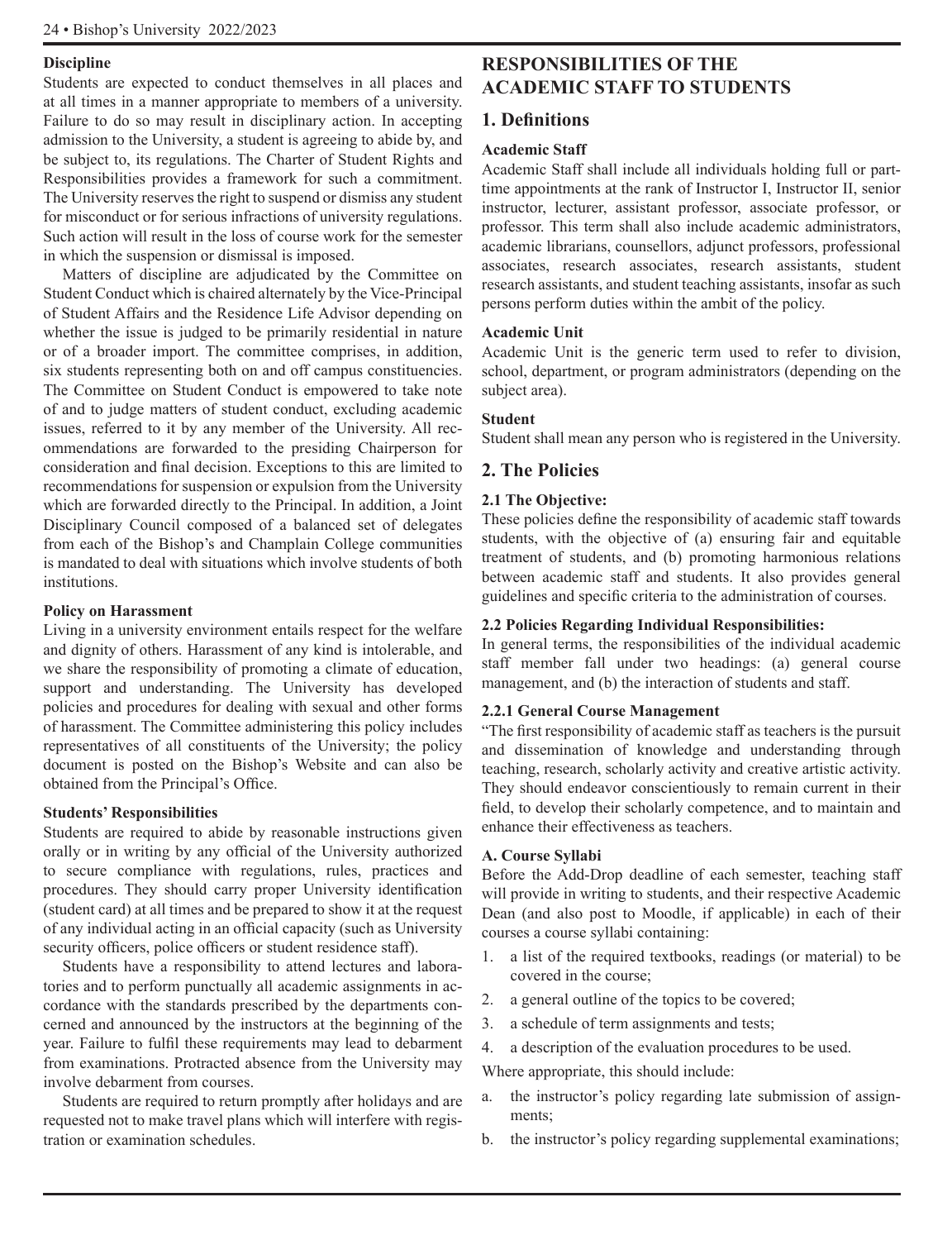- c. the instructor's policy regarding classroom attendance;
- d. reference to the University's policies on academic dishonesty, including plagiarism and cheating, and personation.
- e. information regarding accommodations and accessibility services as well as other student services on campus (e.g. help centers, tutoring, counselling etc.)

*See Course Syllabi Guidelines for additional suggestions*

#### **B. Textbook Ordering**

Academic staff responsible for a given section shall specify textbooks and materials in accordance with announced purchasing deadlines of the University Bookstore.

#### **C. Mid-term and Final Examinations**

Academic staff members shall be familiar with and adhere to the policies concerning scheduling and grading of examinations, rereading of examinations and papers, supplemental examinations, deferred marks, aegrotat standing, and submission of grades, as described in the Academic Calendar. Particular attention is drawn to the scheduling of "mid-term" or final examinations, which may not be held during the last two weeks of classes (subject to D. below), nor during the period between the end of classes and the beginning of the examination period.

The final exam may not count for more than 60 percent of the course grade without consent of both the professor and the student.

#### **D. Workload During the Last Two Weeks of Classes**

In-class quizzes and exams carried out during the last 14 calendar days of classes (as defined in the Academic Schedule) may not total more than 10% of the final grade, except in the case of laboratory or oral testing, presentations or summative / capstone projects.

#### **E. Cancellation of Classes**

Academic staff shall not cancel, miss, terminate or shorten scheduled instruction except for good reason. Whenever a scheduled period of instruction is cancelled, the academic staff member shall:

- 1. inform the class at the earliest possible time;
- 2. ensure that a cancellation notice is posted via MyBU
- 3. consistent with Senate policy regarding course contact hours, make every effort to ensure that appropriate substitution or make-up instruction is provided.

#### **F. Storage of Final Exams**

Arrangements must be made for the storage of all final examination papers for a minimum period of one complete semester following the semester in which the course was given.

#### **G. The Reporting of Grades**

Academic staff members who provide instruction shall comply with the schedules and formats for reporting student grades, as established by Divisions and the Registrar's Office. They shall also remain accessible until after Divisional grades meetings have been held, in the event that consultation is required. An instructor who learns of an error, which if corrected would change an assigned grade, shall correct it without requiring the student affected to appeal their grade.

#### **H. Posting of Grades**

In keeping with the provisions of Bill 65 (Loi sur l'accès aux documents des organismes publiques et sur la protection des renseignements personnels), no grades shall be posted unless all students concerned have indicated their approval for posting.

**I.** Nothing requiring mandatory student participation (e.g., class, midterms, fieldtrips etc.) with the exception of final evaluations (e.g., exams, performances) shall be scheduled outside of class hours, without the consent of the entire class. (Exception: Where out-of-regular hours participation is outlined in the course syllabus; reasonable alternatives shall be made if the out-ofregular participation involves grading).

**J.** Consistent with the Collective Agreement, Academic Staff shall comply with the regulations set out by Senate to ensure the administration of course evaluations.

#### **2.2.2 The Interaction of Students and Staff**

#### **A. Course Admissions**

Academic staff shall not unreasonably deny registration for instruction in those courses for which the permission of the instructor is required. Acceptable grounds for refusal would include cases where the student lacks appropriate qualifications, where an approved policy on limited enrollment is in effect, or where classroom size places a constraint on enrollment.

#### **B. Non-Discrimination**

Academic staff shall comply with existing human rights legislation, and refrain from differential treatment of individual students on the basis of their actual or presumed membership in, or association with, any class or group of persons.

#### **C. Remuneration**

Academic staff shall not accept money or other goods or services from students for assistance with any course offered by the University. This clause, however, shall not prevent parttime instructors from accepting payment for tutoring in courses/ sections which do not fall within the present scope of their University employment.

#### **D. Office Hours**

Academic staff are required to establish and post office hours during which they are available for individual consultation with students.

#### **E. Student Evaluation**

Academic staff shall:

- 1. evaluate student academic performance by means of academic criteria only and are encouraged to evaluate with particular reference to both the presentation of substance (content) and an acceptable standard of process (style and structure).
- 2. provide feedback in a timely manner.
- 3. provide (when appropriate) accommodations to students registered with the SAAS Office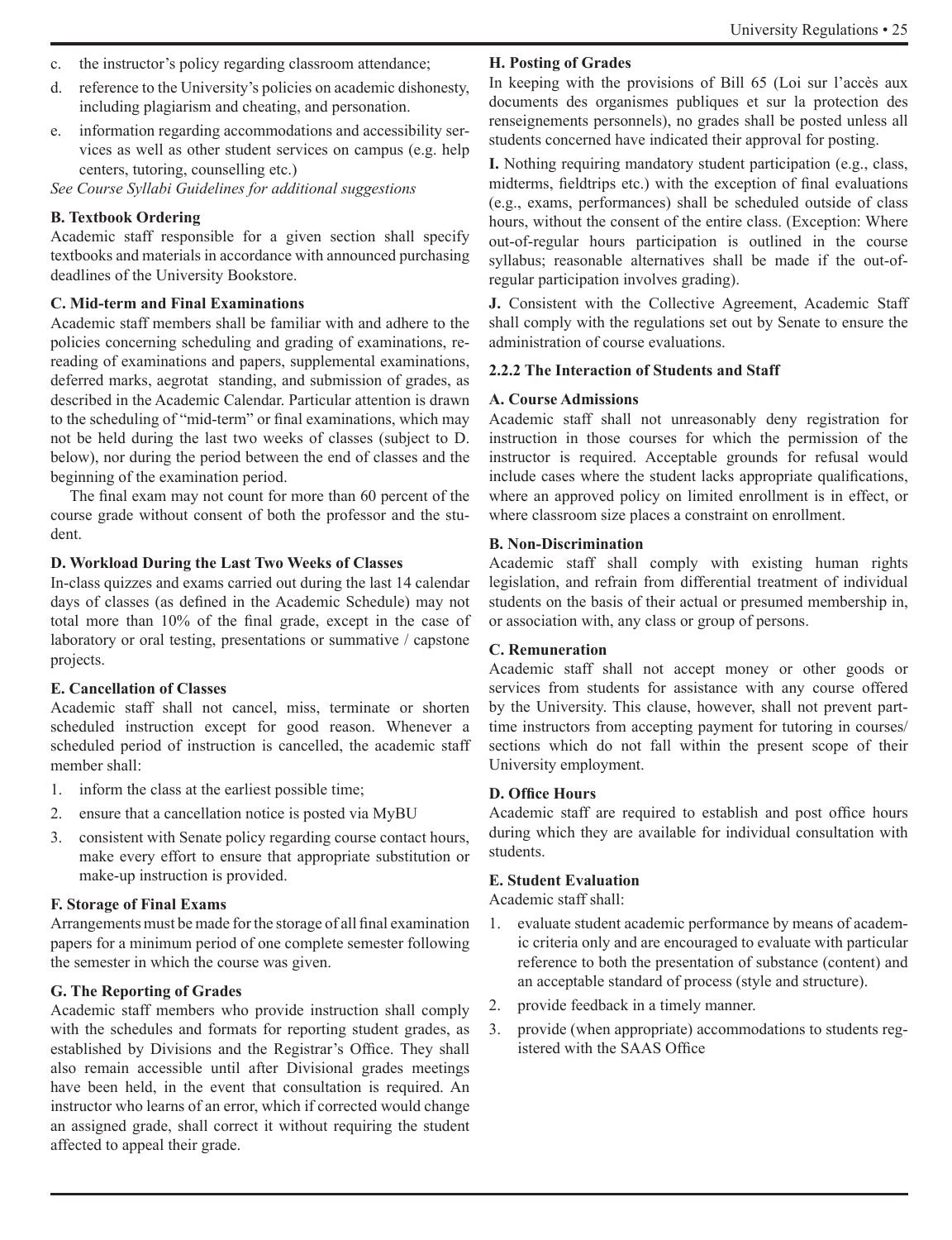#### **F. Academic Freedom**

Academic staff shall encourage a free exchange of ideas between themselves and their students in the classroom, and shall not inhibit free discussion; students shall be allowed to take informed exception to the data, views, and/or methods presented.

#### **G. The Confidentiality of Information**

Academic staff should keep confidential all information gained in confidence about students, whether concerning their academic progress, personal lives, or political and/or religious views. This does not affect the normal use within the institution of information concerning academic progress for the purpose of making academic decisions in accordance with University and government policies on the release of such information.

#### **H. Academic Indebtedness**

Academic staff shall explicitly acknowledge in written or oral presentations any indebtedness to student research or assistance, and therefore not obtain any improper advantage from a student's work.

#### **I. Non-Retaliation**

Academic staff shall not retaliate against a student who has filed a complaint, whether or not the complaint was substantiated.

#### **J. Conflict of Interest in**

#### **Academic Supervision and Evaluation**

Academic staff shall decline to participate in an evaluative role with an individual student if the staff member and the student are in a close personal relationship in which there is, or there may be perceived to be, a conflict of interest. Such relationships include (but are not limited to) spousal, parent-child, sibling, and consensual amorous relationships. In the event that a staff member terminates a supervisory or evaluative role with an individual student because of such a relationship, alternative supervisory or evaluative arrangements (a) shall be made, (b) shall be made in confidence, and (c) shall be made without prejudicing the status of the person(s) in question.

#### **K. Appropriate Language and Behaviour**

Academic staff shall respect every student's right to dignified treatment. Therefore, academic staff shall at all times use language, and exhibit behaviour consistent with this right. Oppressive and/ or violent language will not be tolerated.

#### **L. Who to contact**

Academic Staff and students can avail themselves of the Ombudsperson Office's impartial and confidential services. For more information, visit http://www.ubishops.ca/future-currentstudents/student-campus-life/student-services/universityombuds-office/

#### **2.3. Policies Regarding Collective Responsibilities**

#### **A. Periodic Review of Courses**

The academic unit shall periodically review and update all courses to ensure that the material to be presented (a) is current and appropriate, and (b) "conforms to national and international norms." (Report of the Long Range Planning Committee, November 1992)

#### **B. Review of Course Descriptions**

Members of the academic unit shall review course descriptions periodically to ensure that the current content of each course is clearly and accurately described.

*www.caut.ca/about-us/caut-policy/lists/caut-policy-statements/ policy-statement-on-professional-rights-and-responsibilities-*

### **Students' Official Address**

In order to ensure timely and efficient communication with students, e-mail is one of the official means of communication between the University and its students.

- a) Every student is assigned a "ubishops.ca" email upon application to the University
- b) It is the student's responsibility to ensure that time-critical e-mail is accessed, read, and acted upon in a timely fashion.
- c) If a student chooses to forward University e-mail to another e-mail mailbox, it is that student's responsibility to ensure that the alternate account is viable.
- d) It is the student's responsibility to update their home address on file with the Registrar's Office. Instructions on myBU to update mailing address maybe found in the Registrar's Office section.

# **REGULATIONS FOR BACHELOR'S DEGREES**

# **General Academic Requirements**

**Bachelor of Arts, Bachelor of Sciences,** 

#### **Bachelor of Business Administration:**

A degree may be earned by means of one of the following kinds of programs selected from among those offered in this Calendar:

- 1. Honours in an academic discipline. Honours programs entail a very high degree of concentration in a subject and require a high standard of academic performance. These programs are especially suitable for those who plan to proceed to graduate study. A Major or Minor in a second discipline may be combined with an Honours.
- 2. A Major in an academic discipline or interdisciplinary subject. Major programs require less concentration in a subject than Honours programs and provide greater scope in the selection of optional subjects. A Major in one discipline may be combined with a Minor in a second discipline or with a second Major where the requirements of both can be satisfied.
- 3. Major in a group of disciplines encompassed by a Division of the University (e.g. Natural Sciences). This type of program is designed to permit maximum flexibility of study within a Division while ensuring, at the same time, a useful level of concentration in one or two disciplines. A Divisional Major may be combined with a Minor, or in some cases a Major, in a discipline outside of that Division.
- 4. Minors in two academic disciplines. This type of program involves less in any one subject than the Major or Honours. Degrees consisting of double or triple Minors may be granted as Bachelor of Arts degrees. To graduate with a double or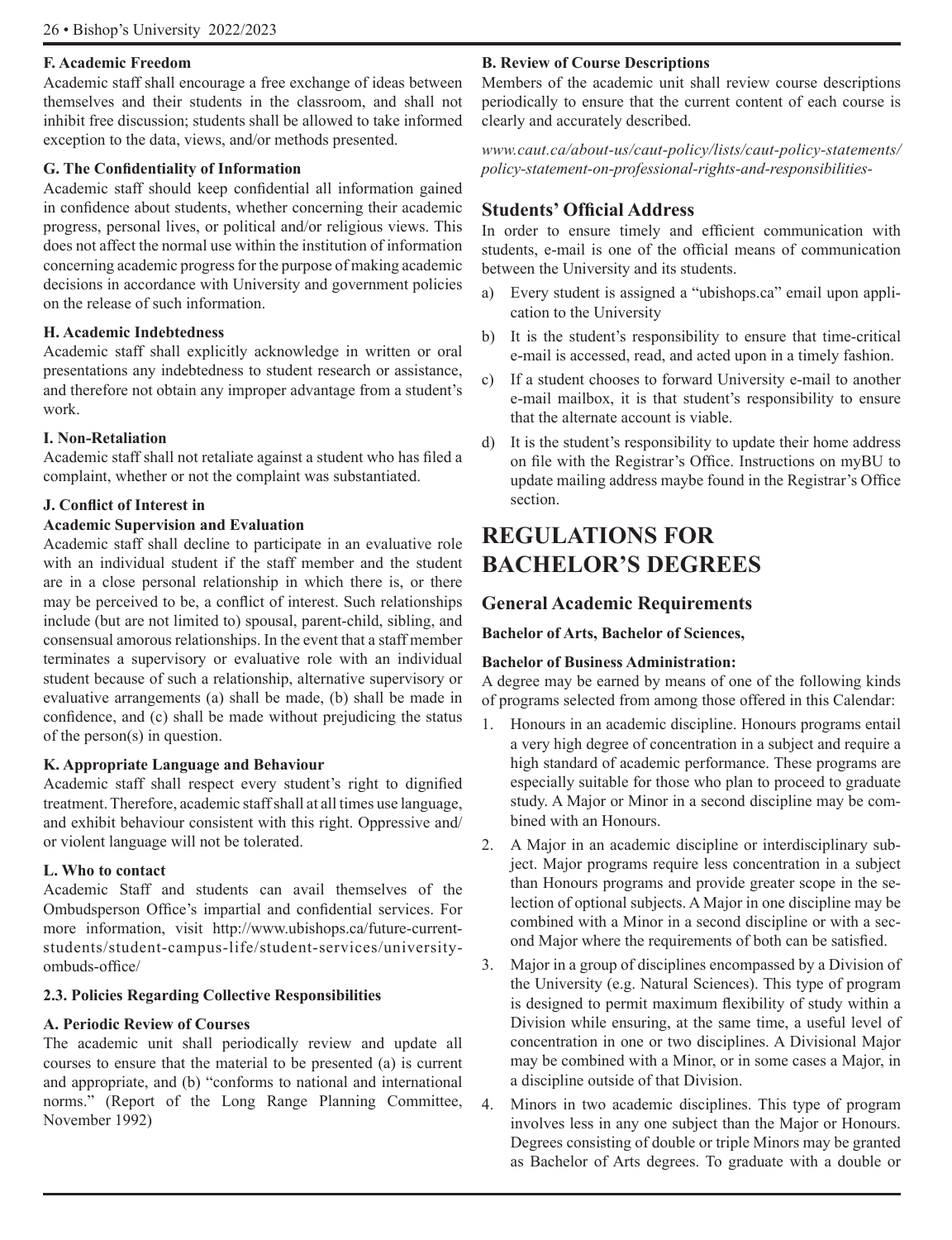triple Minor, students must normally complete all the requirements for each Minor program as stipulated in the Academic Calendar. However, in cases where there are common course requirements, for a double Minor, a maximum of 6 credits may be double-counted (i.e. applied to both Minors); for a triple Minor a maximum of 9 credits may be double-counted (i.e. applied jointly to the three Minors).

In each case, courses must be completed in addition to those required by the selected Honours, Major or Minor combination in order to fill the minimum credit requirement indicated in a letter of admission or in a letter indicating a credit requirement change necessitated by a program change.

Successful completion of a program is determined by the department/program and the Dean, in accordance with the Academic Calendar regulations in effect either when the student entered a program or in the student's graduating year.

Students with a failing cumulative average (i.e. below 50%) will not be eligible to graduate from the University.

#### **Additional Requirements**

- 1. All undergraduate students who began their studies before Fall 2019 must successfully complete the English Writing Proficiency requirement in order to be eligible to graduate.
- 2. The credit requirement indicated in a letter of admission, or in a letter indicating a credit requirement change necessitated by a program change, is the minimum requirement. A completed program must include all required courses/labs of the selected Honours/Major/Minor program(s) as described in the relevant Academic Calendar, which may exceed the minimum.
- 3. A student may not be required to follow more than 12 course credits, excluding lab credits, in any one discipline during the first 30-credit program year. This will permit the choice of a Major or Honours program from at least two fields of study.
- 4. 50% of degree credits (i.e. a minimum of 60 credits) must be obtained from Bishop's University. A recognized student exchange, completed at an approved university, counts as credits completed at Bishop's University.
- 5. Following admission to Bishop's University, a student may normally complete no more than two semesters or attempt more than 30 credits, not including laboratory credits, at other universities during the completion of a Bishop's degree. These courses will be recorded as pass or fail on a student's transcript.

# **General Academic Requirements**

#### **Bachelor of Education**

- 1. A B.Ed. degree may be earned by the successful completion of the approved courses and the practica required by the degree program.
- 2. Following admission to the B.Ed. program, all course requirements for the program must normally be completed at Bishop's.
- 3. Upon successful completion of the B.Ed., graduates are recommended to the Ministère de l'Éducation et Enseignment supérieur of the province of Quebec for the appropriate "brevet d'enseignement".

#### **Second Bachelor Degrees**

Students who hold a degree may apply to Bishop's University to obtain a second undergraduate degree in a different discipline or to convert a degree in a discipline to an Honours degree in the same discipline. In all cases second degree candidates are required to:

- Complete a minimum of 30 additional credits at Bishop's University (courses taken as part of the first degree cannot be used to satisfy this requirement). Completion of courses elsewhere on a letter of permission is normally not permitted.
- Fulfill the requirements of the new Honours/Major/Minor concentration programs; divisional and elective requirements are waived.
- Complete at least one half of the chosen Honours/Major/ Minor concentration course requirements at Bishop's University within the second degree.

Students seeking a second bachelor's degree are not eligible for scholarship consideration in the Bishop's University Scholarship program.

# **Selection of Courses**

- 1. Students should plan their programs each semester so as to include courses which are prerequisites for courses to be taken in subsequent semesters/years. Some courses are given only in alternate years. Certain combinations of courses may be rendered impossible by the arrangement of the timetable.
- 2. A course for which credit is earned in any semester may be repeated once to improve the grade. No additional credit will be awarded. The initial course registration and grade will remain on the student's academic transcript, with the notation "RNC — repeat no credit" appearing beside it. The grade received in the second registration for the course will be used in the calculation of the student's average (including cumulative average) and credits awarded, regardless of whether it is the higher or lower grade. Repeated courses will not retroactively affect academic standing.
- 3. A student who has failed a course twice will be allowed to reregister for that course only with the instructor's permission, after a review of the student's program by the department concerned. Appeals to the decision will be processed through the regular appeals procedure. The present double failure rule as it applies to courses offered by the Williams School of Business and the Economics Department remains in force.
- 4. Students who contemplate entering graduate school upon graduation should consult with the graduate school in order to ensure that they are meeting the prerequisites of the graduate program they propose to enter.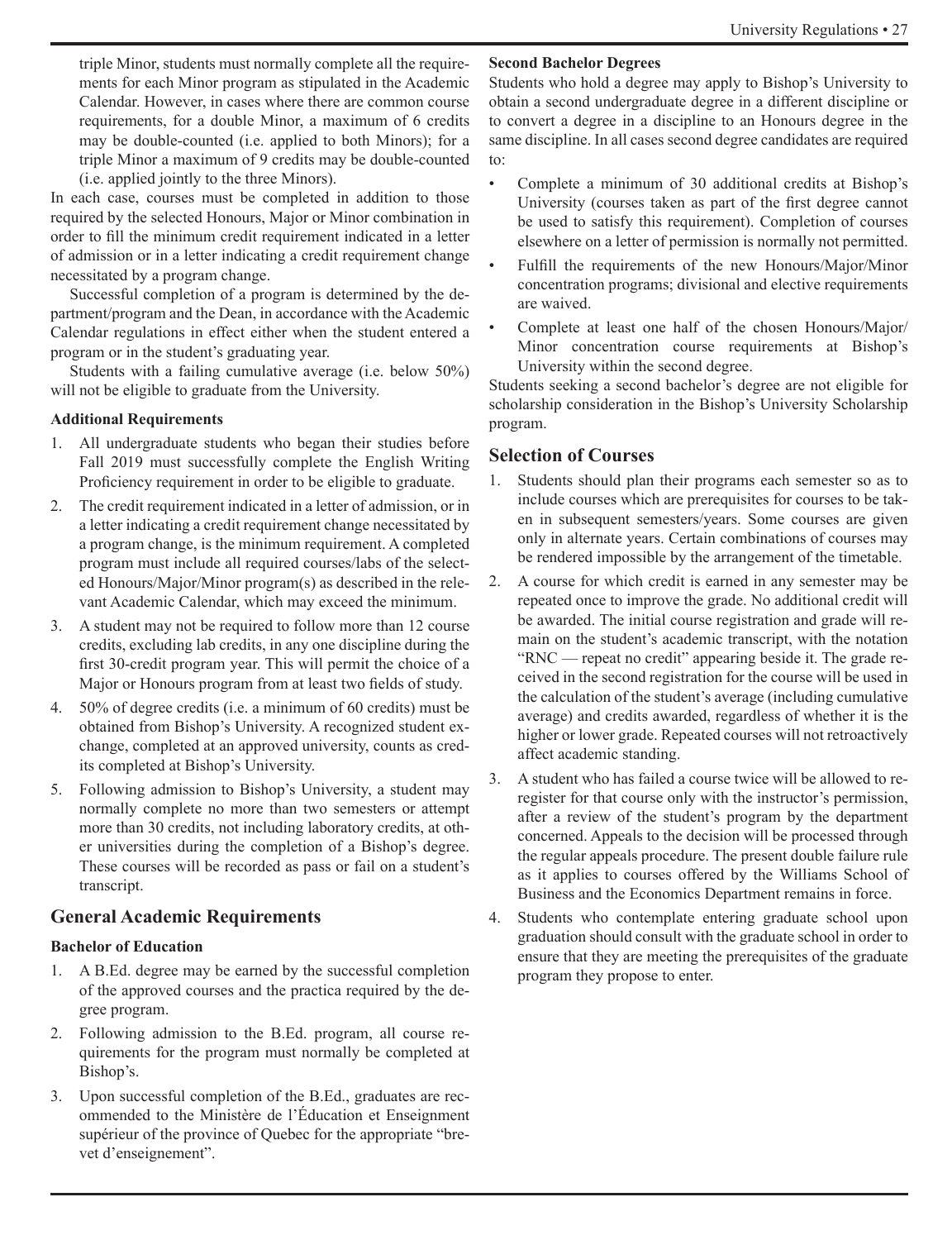# **Credit for Studies Completed Elsewhere**

#### **Transfer Students:**

#### **Bachelor of Arts, Education, Science, Business Administration**

- 1. Students admitted to Bishop's following completion of a minimum of one semester at another university or college may be eligible for advanced credit granted at the discretion of the appropriate Academic Dean. The student must present complete official transcripts and course descriptions for evaluation. Transfer credit is awarded subject to the regulations governing credit for studies completed elsewhere and subject to further review should the student change programs.
- 2. Articulation agreements exist such that students having completed specific programs may be eligible for advance credit against a four-year Bishop's program, granted at the discretion of the appropriate Academic Dean and in accordance with signed agreements. Please consult the Admissions Office for detailed information. Although exemption may be possible, no credit will be awarded for incomplete programs.
- 3. College or University transfer students who have completed studies outside North America must obtain an "Attestation des équivalences" for those studies from the Quebec Ministry of Immigration. No evaluation will be made without the Attestation.
- 4. At least one half of the courses required to satisfy the requirements of the chosen Honours/Major/Minor program(s) must be completed at Bishop's University.
- 5. Credits completed at Bishop's University. Moreover, approved credits attempted through the Maple League of Universities will be recognized as credits attempted at Bishop's University.
- 6. Credits earned as part of a Certificate completed at Bishop's University or another university may not be used to satisfy the requirements of a Minor in the same discipline at Bishop's University.
- 7. Each university retains the right to accept or to refuse freely the registration of a student from another university.

#### **Certificate Programs**

A maximum of 9 university credits may be transferred to a Certificate program at Bishop's University.

#### **Bishop's Students:**

1. Following admission to Bishop's University, a student may normally complete no more than two semesters or attempt (pass or fail) more than 30 credits, not including laboratory credits, at other universities during the completion of a Bishop's degree. Exception: Students in the Graduate Studies programs in Education may only complete a maximum of 9 credits at another recognized institution.

At least 21 of the final 30 credits of a Bishop's degree must be completed at Bishop's, leaving a maximum of 9 credits which may be completed elsewhere on a letter of permission. Exception: students participating in a recognized Bishop's exchange program.

Under exceptional circumstances, a total of 12 credits could be taken elsewhere on a letter of permission approved by the appropriate Dean.

- a) Students wishing to follow studies in another institution for credit at Bishop's must be enrolled as degree candidates at Bishop's.
- b) Advance permission and advance approval of all aspects of the study must be secured on the appropriate form from the Chairperson of the department in which they are concentrating their studies and from the appropriate Academic Dean. The credit transfer request form is available from the Registrar's Office and, once completed, is placed in the student's file.
- c) It is the responsibility of the student to ensure that an official copy of the transcript for the course(s) completed at another university is forwarded directly to the Registrar's Office at Bishop's upon completion of the course(s). Transcripts will automatically be sent for students studying at other Quebec universities who registered through the BCI Website for Quebec inter-university credit transfer.
- d) Courses successfully completed elsewhere may only be applied as credit towards a Bishop's University degree. The grades obtained in such course(s) are not included in the calculation of a student's cumulative average and cannot affect a student's academic standing. (Exception: courses attempted via the Maple League of Universities)
- e) Any student who has been required to withdraw from the University may not normally complete courses elsewhere on a letter of permission.
- f) Courses completed elsewhere without prior permission being obtained through the appropriate procedures outlined in this Calendar normally will not be accepted for credit towards a degree at Bishop's University.
- g) Students returning to Bishop's following the completion of studies at another institution on a letter of permission must provide the Admissions Office with:
	- i) A written statement of their intention to return to the University prior to the beginning of the semester in which they intend to return.
	- ii) An official transcript of the results of these studies.
- h) The academic regulations of the University, including those concerning probation and must withdraw status, apply to all Bishop's students. This includes those studying elsewhere on a letter of permission (LOP) as well as those studying on the Bishop's campus.
- 2. Under special reciprocal agreements concluded between Bishop's University and all other Quebec universities, students in a degree program at Bishop's wishing to enroll in courses at another Quebec institution (to a maximum of 30 credits), must initiate their request through BCI's Website for Quebec inter-university credit transfer. Credits so earned will be recognized towards a degree at Bishop's if the courses/ credits are approved by the academic department or Division concerned.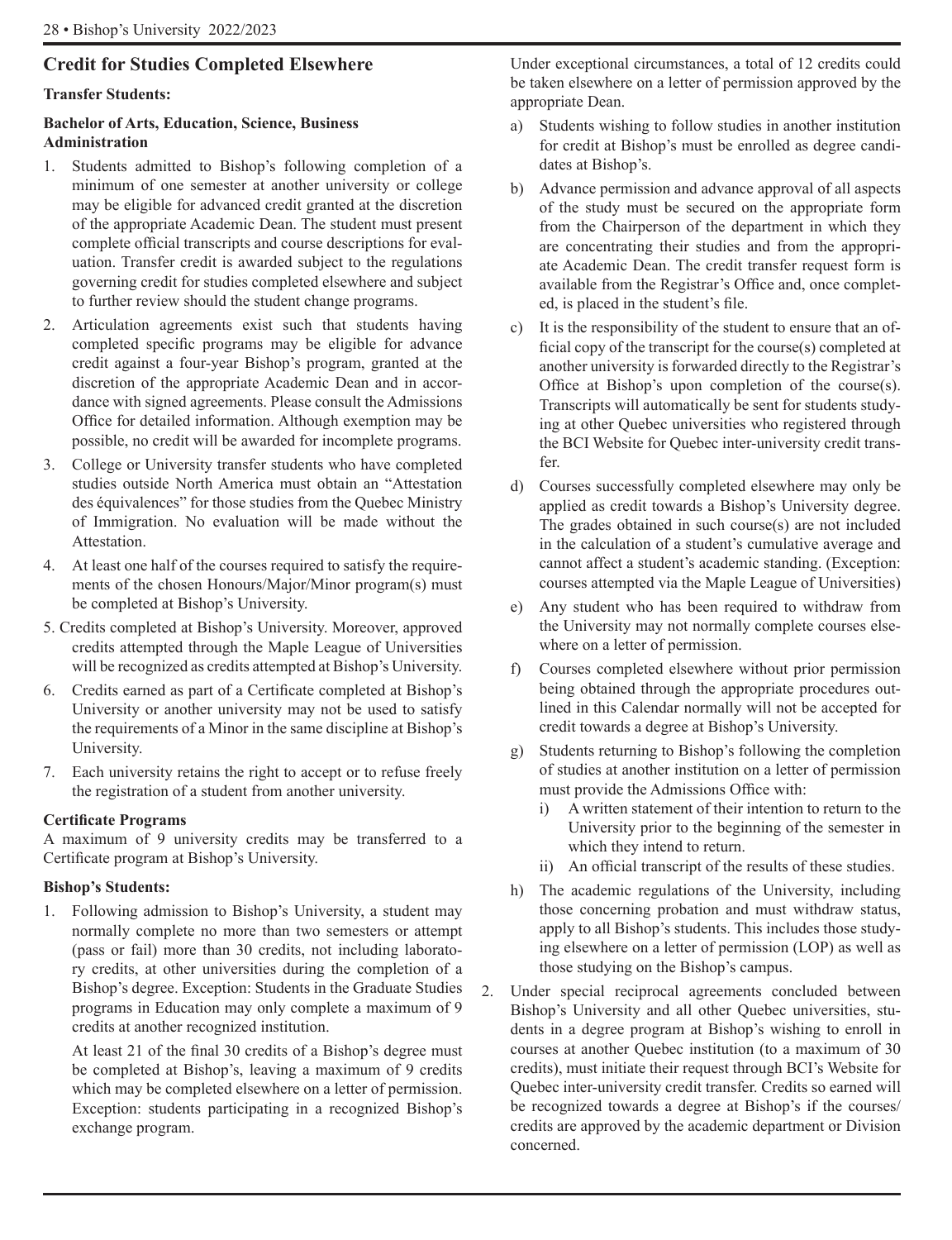Students wishing to profit from this reciprocal agreement must:

- a) Ensure that the Bishop's timetable permits the desired external courses to be taken;
- b) Obtain the Preliminary Credit Transfer Request Form from the Registrar's OfficeThis form must be authorized by the Departmental Chairperson, appropriate Dean and the Registrar at Bishop's. Before a student's request for credit transfer is processed, it is necessary that any outstanding accounts receivable be paid, as well as the tuition for the courses to be taken at another Quebec university.
- c) Enter the request via the Internet through the BCI Website (https://www.bci-qc.ca/en/) by clicking on the button Autorisation d'études hors établissement. All required information must be entered. The system will process the request automatically, through the designated department advisors and Registrar's Offices at both institutions.
- 3. Each university retains the right to accept or to refuse freely the registration of a student from another university.

# **Interrupted Studies**

Candidates for an undergraduate degree who have formally withdrawn from the University or who have for any reason allowed twelve months or more to elapse without earning any credits at Bishop's University must apply for readmission to the University by the appropriate deadlines. See the Admission Policies section of this calendar for details.

If readmitted after studies have been interrupted for ten years or more, the assessment of credits to be applied to the student's current program will be assessed by the Admissions Office and approvedby the Dean in consultation with the department. The Dean's decision may be appealed to the Academic Standing Committee. While program-specific courses may be deemed to have decayed after a period of ten years, general elective courses will not normally be considered subject to decay of credits.

# **Applying to Graduate**

- 1. Candidates for degrees and certificates who expect to complete the requirements for a degree in a particular semester (Fall, Winter or Spring) must submit an Application to Graduate which will appear on their MyBU Portal. Normally, there will only be one Convocation ceremony per year in June.
- 2. Students who achieve degrees with first class (80% or over) academic standing have the notation "with distinction" recorded on their transcript.Students should check the individual Division or School sections in this Calendar for an explanation of the method used to calculate first class degrees.
- 3. Students with a failing cumulative average (i.e., below 50%) will not be eligible to graduate from the University. (See Additional Graduation Requirement in Business Administration)

# **Requirements for the Bachelor of Arts Degree of the Thomas More Institute**

Students of the Thomas More Institute who have a Quebec collegial diploma (D.E.C.), are required to complete successfully 15 university-level courses (90 credits), as specified in the information booklet of the institute. Students 23 years of age or over who do not have a collegial diploma must complete three university threshold courses, in addition to the above requirement, for a total of 18 university-level courses (108 credits).

Details of the program and courses may be obtained from: Thomas More Institute 3405 Atwater Avenue Montreal, Quebec, H3H 1Y2 Tel.: 514-935-9585

# **REGULATIONS FOR CERTIFICATE and MICRO-CERTIFICATE PROGRAMS**

Certificates and Micro-Certificates may be completed on a fulltime or a part-time basis.

# **Admission Requirements**

Applicants to Certificate and Micro-Certificate programs must fulfill the same admission requirements and follow the same application procedure as applicants to a Bachelor's degree in the same discipline (See Applying to Bishop's University and Admissions Policies.)

# **Academic Standing —**

# **Probation and Must Withdraw**

Students in the Certificate and Micro-certificate programs must meet the Academic Standing criteria as outlined in the Academic Calendar. Students in the Certificate in Business Administration must also fulfill the requirements for maintaining good standing in Business.

# **Transfer Between Micro-certificate, Certificate and Degree Programs**

Bishop's University students may make application for transfer from a Certificate to a Degree OR from a Degree to a Certificate program in the same or another discipline. The regulations governing Academic Program Changes will apply.

# **Transfer of Credit to Certificate Programs**

A maximum of 9 university credits may be transferred to a Certificate program at Bishop's University, subject to the regulations governing transfer of credit from other Institutions. (See Credit for Studies Completed Elsewhere.)

# **Completion of a Certificate Program Following Completion of a Bachelor's Degree**

Students who have completed a Bachelor's degree at Bishop's University may be admitted to a Bishop's Micro-certificate of Certificate program in a different area of study. All credits required for the Micro-certificate or Certificate must be completed at Bishop's.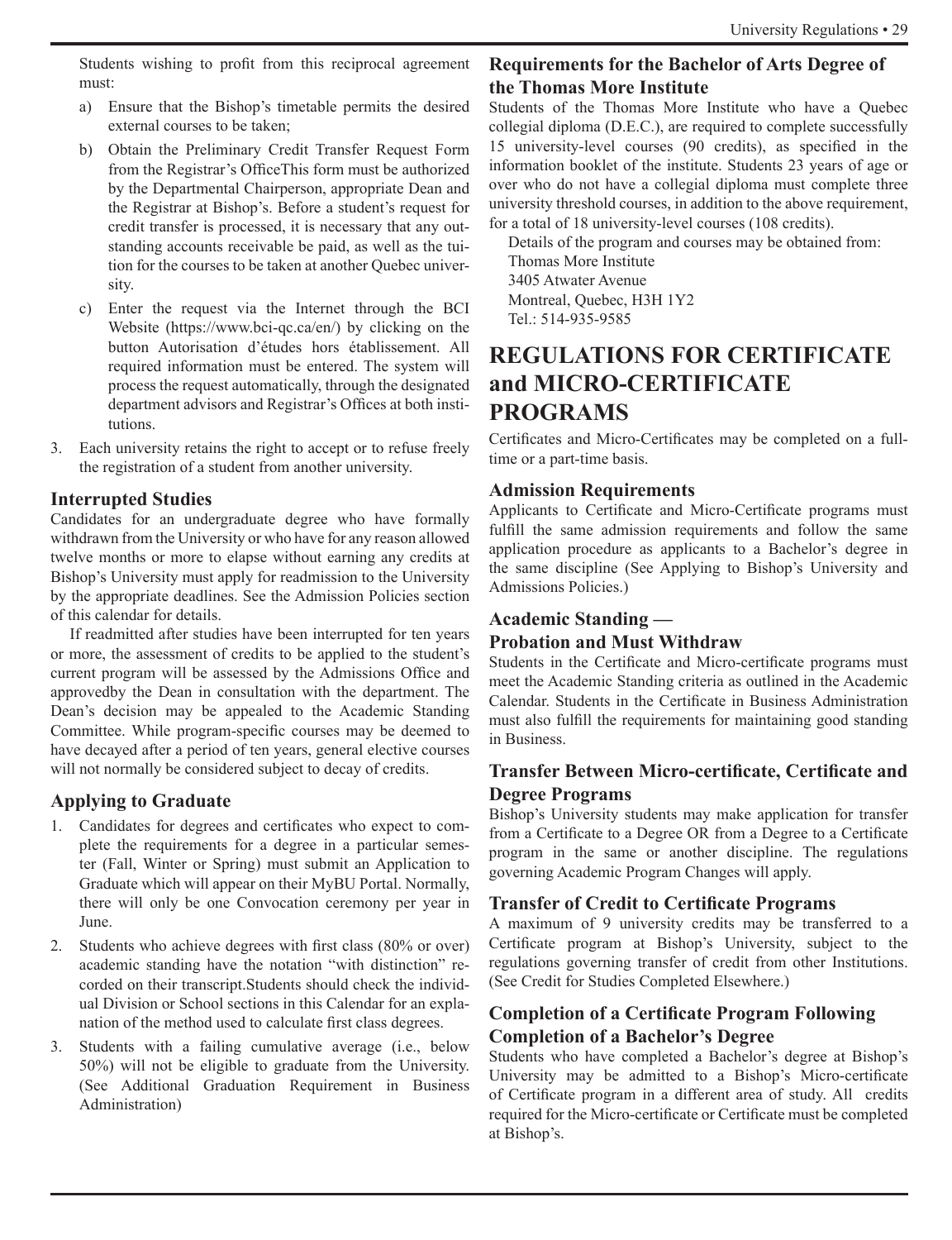# **GENERAL ACADEMIC REGULATIONS**

- 1. Full-time or part-time status for each student in each semester will be determined by the student's course registration following the processing of all added and/or dropped courses. Withdrawal with permission (WP) from course(s) does not alter this status.
- 2. The normal registration for a full-time student in any semester is 15 course credits; the minimum number is 12 credits, including lab credits. Students following fewer than 12 credits, including lab credits, per semester normally are considered part-time students.

Exception: A student requiring fewer than 12 credits to graduate in his or her final semester may petition the Registrar in writing to retain full-time status with fewer than 12 credits.

- 3. The maximum course load for a full-time student is normally 18 credits per semester, not including lab credits. (ESL courses are included in the credit counts.) Subject to the general regulations set forth in the Calendar, students may be permitted to take an additional course (or courses) in excess of the requirements for a given semester with the written permission of the appropriate Dean. Students shall then have two choices:
	- a) They may take the additional course as a regular subject for credit; or
	- b) They may "audit" the additional course with the permission of the instructor and participate in class discussions and activities, but may not write the examinations or receive credit for the course. Audit courses are subject to the normal fee structure of the University and are charged in the same manner as credit courses.

Note: In both cases (a) and (b), the student must register for the course in the usual manner and adhere to the applicable deadline dates for adding and dropping courses. The course entry will appear on the student's record if the course is not dropped by the deadline date.

- 4. A student may not be required to follow more than 12 course credits, excluding lab credits, in any one discipline during their first 30-credit program year. This will enable them to choose a Major or Honours program from at least two fields of study.
- 5. Students who receive permission to register as special fulltime undergraduate or graduate (SFU, SPG or SPT students) may make such a registration for a maximum of two consecutive semesters (see Academic Program Changes). Such students must make a choice of, and be formally admitted to, an alternate degree program by the deadline for registration (normally the Add/Drop deadline) of the third semester. Students who fail to do so will not be permitted to register on a full-time basis in that semester.
- 6. Full-time students who do not register at the University for one semester or more for any reason (including those students studying elsewhere on a letter of permission) must make a written statement of their intention to return to the University to the Admissions Office prior to the beginning of the semester in which they intend to return.
- 7. Students in an undergraduate degree program who do not register at the University for 12 months or more must reapply for admission to the University. (See Interrupted Studies or Academic Standing.)
- 8. A university course taken by a student in order to fulfil the minimum requirements of a collegial program may reduce the specific requirements in a university program by that number of credits. It will not reduce the total number of credits required at the university level for a degree.

# **Language of Instruction**

The language of instruction of the institution is English. Nonetheless, students have the option to submit individual written work in either English or French, except where a knowledge or competency in a language is an object of the course. Students who wish to submit work in French must notify their instructor by the Add/Drop deadline so that, if necessary, special arrangements can be made for the evaluation of their work.

# **Application of the Extra Degree Credit Courses to a Student's Program:**

- 1. ESL courses or MAT190 may be recorded on the academic transcript either as "EXT" (extra degree credit) or as credit courses.
- 2. Extra degree credit for ESL 070 is not included in the calculation of a student's academic or cumulative average.
- 3. ESL and MAT190 are included in the credit count to determine a student's full-time or part-time status. They are also included in the maximum 15-credit count for students on academic probation.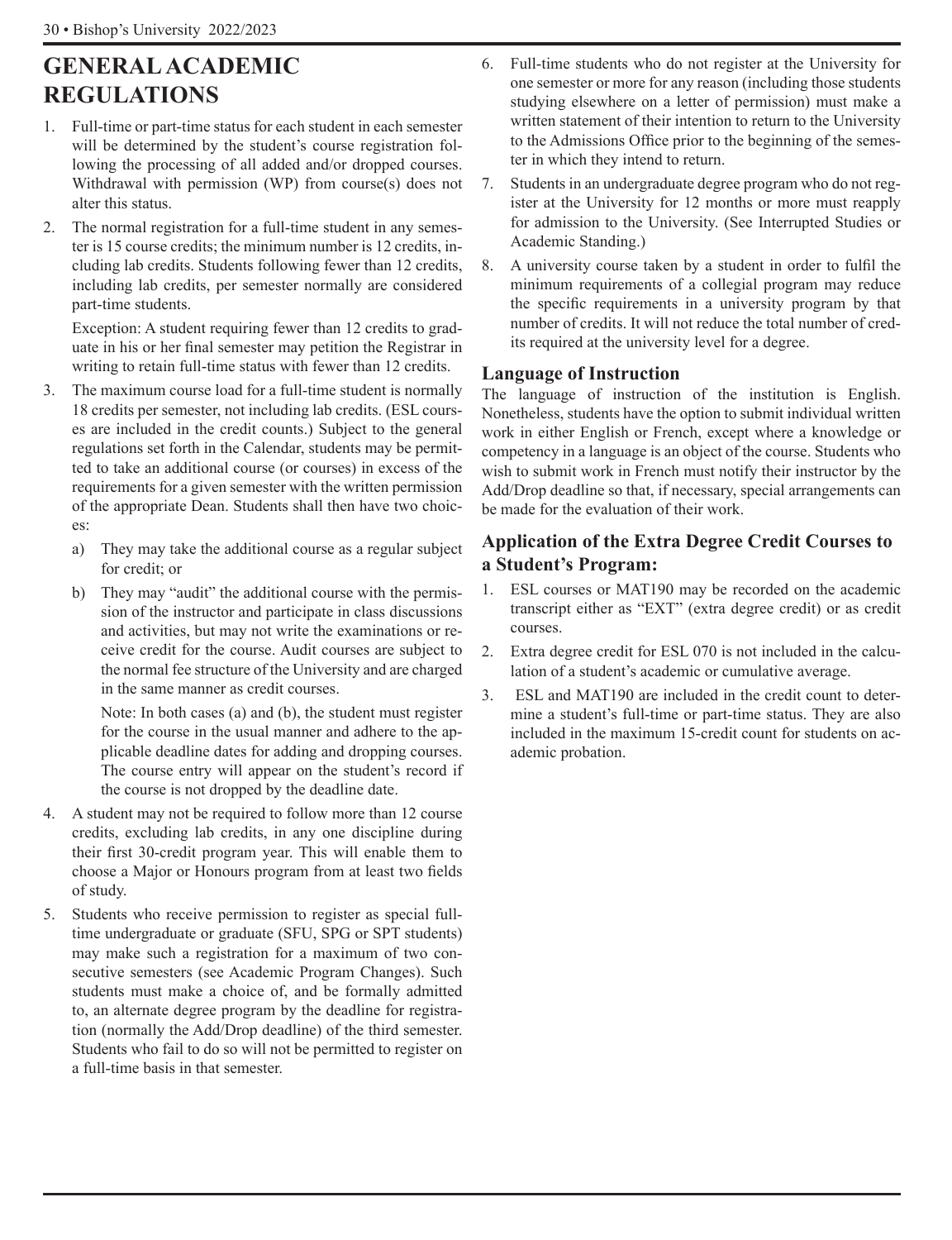# **COURSE CHANGES/ COURSE WITHDRAWALS**

#### **Adding or Dropping Courses**

- 1. The deadline date for dropping and adding one-semester courses, including course section changes (and changes from credit to audit status or vice versa) is normally eight days from the first day of class (see Sessional Dates).
- 2. Course Adds and Drops are accepted provisionally until it can be verified that the change(s) comply with any restrictions required by the student's academic or financial situation. Students will be informed as quickly as possible if a problem exists.
- 3. Students will be billed or refunded appropriately following the Add/Drop deadline should fees need to be adjusted.
- 4. Full-time or part-time status for each student in each semester will be determined by the student's course registration following the processing of all added and/or dropped courses.

#### **Withdrawing with Permission from Courses**

- 1. The deadline date for withdrawing with permission ("WP") from one-semester courses isnormally the last day of classes.. For full-year courses, the deadline date is the same as the deadline date for dropping or adding Winter Semester courses.
- 2. Fees will not be refunded for "WP" courses.
- 3. A student's full-time or part-time status in a semester will not be altered by "WP" courses.

# **General Information**

- The onus for notifying the Registrar's Office of withdrawal from the University and for completing the necessary forms rests solely with the student. Simply ceasing to attend classes or labs, even when the instructor is informed, does not constitute withdrawal and will result in a failing grade in the course as well as possible financial penalties. Students who leave the University without completing a withdrawal form will have each of the applicable courses recorded as a zero and will not be eligible for any refund of fees. Those students holding scholarships must be responsible for meeting their obligation in returning or repaying all funds received for that semester or that year.
- 2. Registration for courses will take place on-line for both new and returning students during the registration periods listed at http://www.ubishops.ca/current-students.html. Once the semester has commenced adding / dropping courses can also be done on-line.
- 3. Students will not normally be permitted to add, drop or withdraw with permission from courses after the stated deadlines unless permission to do so is obtained from the appropriate Dean.
- 4. Students will not be permitted to withdraw from the University (WU) after the WP deadline without permission from the appropriate Dean. The student may petition the Dean for this permission in exceptional cases only.

# **ACADEMIC PROGRAM CHANGES**

# **Williams School of Business**

To be eligible for transfer into a B.B.A. or B.A. Major Business, students must have successfully completed at least 24 credits at Bishop's and have achieved a minimum average of 75% based on all courses attempted. Students may also be required to meet with the Dean of Business for an interview. The number of student transfers is determined according to final enrolment figures and the quota for the School's maximum enrolment.

Any student who twice receives a failing grade in a course offered by the Business Department or in ECO 102, ECO 103, MAT 196 or MAT 197 will not be permitted to repeat the course again nor be eligible to transfer to other Business programs or add a Business minor, where such course is required. (See Double failure Regulations - Business programs). Please note that no credits will be awarded for MAT 190.

# **Humanities, Natural Sciences and Mathematics Divisions**

Students may normally transfer into a program in the Divisions of Humanities or Natural Sciences and Mathematics, or their departments, with a minimum cumulative average of at least 60% on all courses attempted at Bishop's.

Students with an average below 60% may be considered for registration in some courses in the proposed Division (Department) in order to allow them to show their potential for studies in that Division (Department). Such students will be classified as special full-time undergraduate (SFU) students.

# **Social Sciences Division**

Students may normally transfer into a program in the Division of Social Sciences or between programs within the Division provided they have a minimum cumulative average of 65% on at least 24 course credits completed at Bishop's or provided they have demonstrated an aptitude for the program by achieving an average of 65% in all program courses attempted (minimum of 12 credits). For the purpose of this regulation, the cumulative average and course averages used will be those existing at the time the program change request is made.

# **School of Education**

A student must obtain the formal permission of the School of Education to transfer into any of the four B.Ed. programs (B.Ed. in Teaching and Learning at the Elementary Level; B.Ed. in Teaching and Learning at the Secondary Level (English, Mathematics, Science and Technology, and Social Sciences profiles); B.Ed. in Teaching and Learning of the Creative Arts (Drama, Fine Arts and Music concentrations); B.Ed. in Teaching English as a Second Language). Students will be admitted to these programs at the discretion of the School of Education. A 70% cumulative average is required for transfer into programs in Education.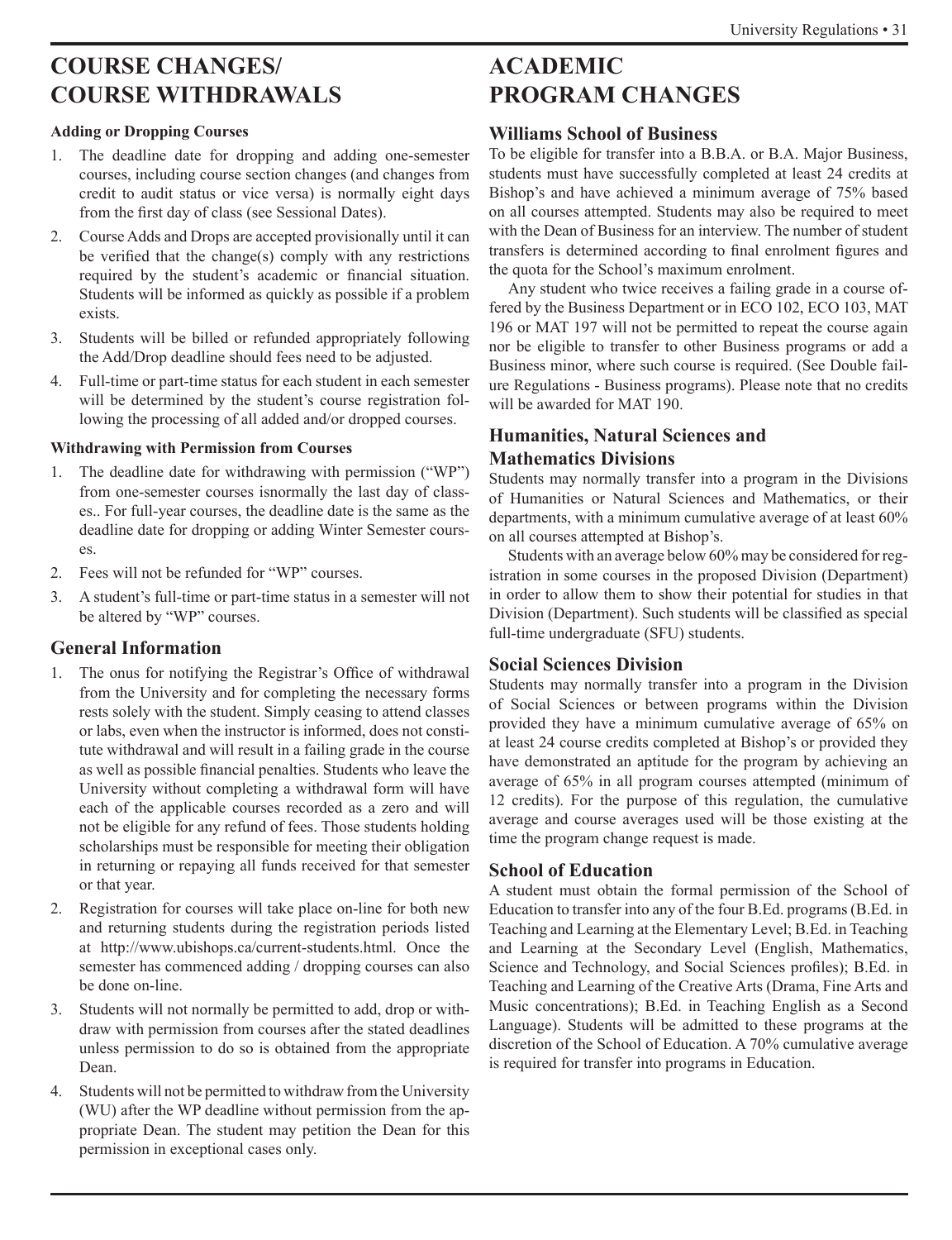# **General Information**

- 1. Students must normally have completed a minimum of one semester at the University before requesting a transfer.
- 2. In the event of an academic program change, the student must notify the Registrar's Office by completing and returning the correct form with the appropriate signatures. The Academic Calendar in effect at the time of the program change will determine the program requirements. Application for program change must be made on the appropriate form available at the Registrar's Office and be approved by the appropriate Dean and Departmental Chair.
- 3. Program changes may necessitate re-evaluation of minimums and total credit requirements. A completed program must include all required courses/labs of the selected Honours/ Major/Minor program(s) as described in the appropriate Academic Calendar and in the letter indicating credit requirement changes.
- 4. Students who are permitted to register as special full-time undergraduate (SFU, SPG or SPT) students may make such a registration for a maximum of two consecutive semesters.

Such students must make a choice of, and be admitted to, an alternate degree program. See admissions section for details and deadlines. Students who fail to do so will not be permitted to register on a full-time basis in that semester.

5. The University realizes that there will be students who cannot continue their studies at Bishop's University as a result of their dismissal from one program and/or their ineligibility for transfer into any other program in the University.

# **EXAMINATIONS**

# **Regular Examinations**

- 1. Final examinations are held in December (for one-semester courses only) and in April. Other examinations may be held as required.
- 2. Every instructor shall, in consultation with the students concerned, determine the procedures by which the final course grade will be arrived at for each course in his or her charge. These procedures shall be filed in their respective Academic Dean within the first two weeks of the course. The appropriate documents are open for examination by any registered student after being filed in the Dean's Office.
- 3. Departmental Chairpersons, in consultation with other members of the department and the students involved, may be permitted to reschedule examinations in the courses offered by the department without having to obtain the written consent of all students registered in the courses, providing that 2/3 of the students agree and that the rescheduling would not introduce any further conflicts in the examination schedule.
- 4. Examinations (other than final examinations) and tests can only be set during the formal working hours of the University, namely Monday through Friday from 8:30 a.m. to 6:00 p.m. Evening classes, however, will be allowed to set examinations during their regular class time. Students shall not be required to miss classes in order to write a test, nor shall students be scheduled to write two tests at once. Should either of these two situations arise, the professors and students in-

volved will take immediate steps to remedy the situation to the satisfaction of the students' Academic Dean. Tests outside of normal working hours, or in the case of evening classes outside of regular class time, will require signatures of all students registered in the course.

- 5. In-class quizzes and exams carried out during the last 14 calendar days of classes (as defined in the Academic Schedule) may not total more than 10% of the final grade, except in the case of laboratory or oral testing, presentations or summative / capstone projects.
- 6. Examinations in laboratory courses of 1 credit must take place on or before the last laboratory of the regular semester and will not be scheduled in the final examination period.
- 7. Students writing final examinations in the examination hall must present their Bishop's ID card to prove identity; otherwise the student may be barred from the examination hall.

# **Guidelines for Examination Invigilators**

*Identification:* Students are required to identify themselves by displaying their Bishop's student card on their desk throughout the exam and by initialing their name on the class list.

Students may not enter the examination room after the first half-hour of the examination period. Students may not leave the examination room before one-half-hour has passed.

*Authority:* The invigilator has the authority to dismiss from the examination room any student without proper identification. The invigilator may ask a student to leave an examination if he/she has reasonable grounds to believe that a student is breaking or has broken or is attempting to break a University examination regulation, e.g. cheating, impersonation, improper use of examination materials or attempting to communicate with or convey information to other students in any way. The invigilator also has the authority to dismiss from the examination any student whose behaviour could cause a disturbance or could constitute a threat to the safety or security of others.

All such instances must be reported to the instructor of the course (if this is not the invigilator) and to the Dean of the Division to which the student belongs, using a form designed for this purpose and available from the Registrar's Office.

- *Instructions:* At the start of the exam, the invigilator will refer to the Examination Regulations for Students (printed on the front of the examination books) and require the students to sign that they have understood them.
- *Presence:* The invigilator must ensure that the examination room is not left unattended at any time during the examination. If possible, more than one invigilator should be present. If this is not possible, arrangements should be made for a regular check by a person able to conduct students to the washroom, convey messages, etc.
- *Illness or Emergency:* If a student is unable to continue writing an examination due to severe stress or illness, the invigilator may allow the student to leave the examination room. The invigilator should make a note of the student's name and number and the circumstances and report these to the Dean of the Division to which the student belongs.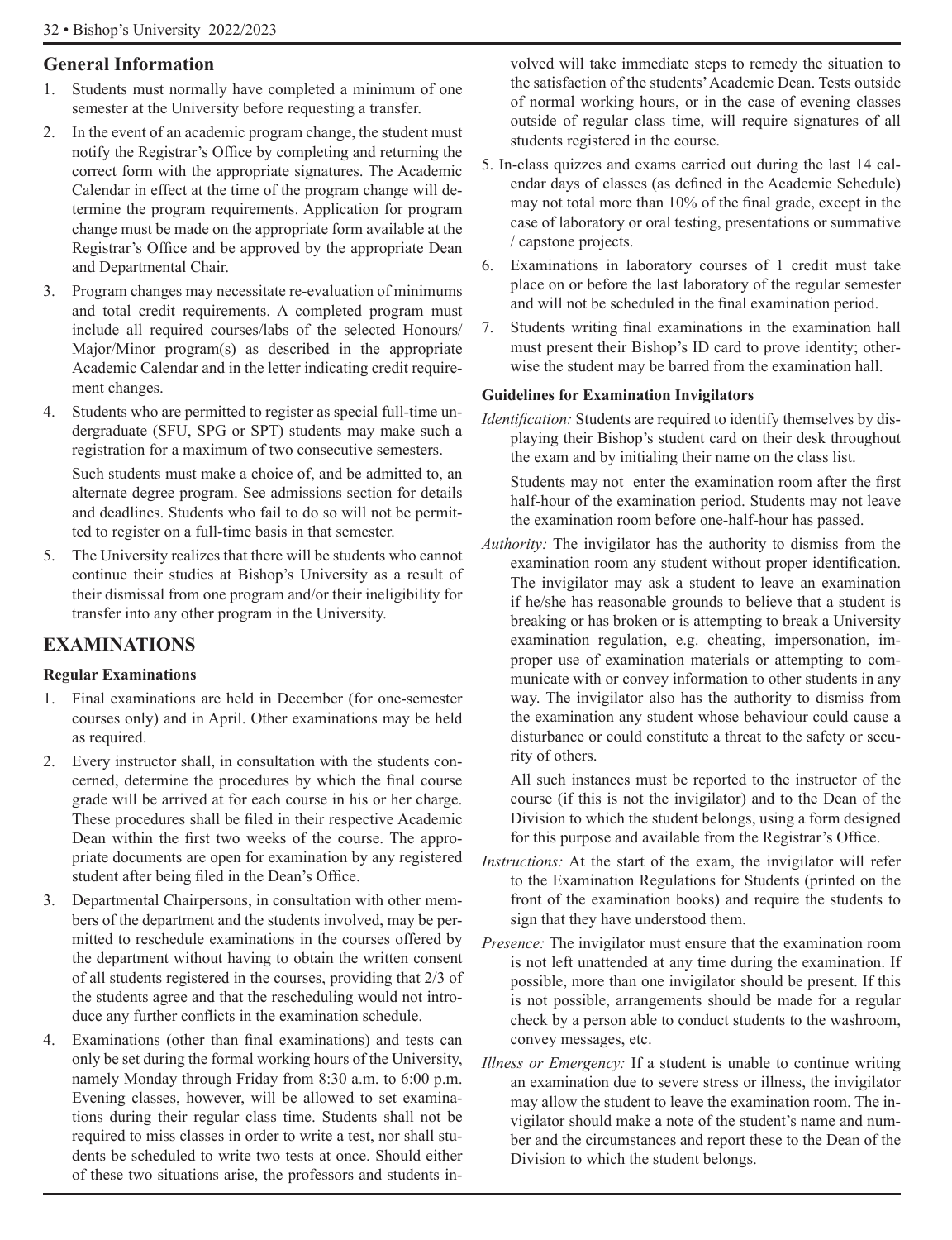*Disruption:* In the event of an emergency evacuation during an examination, the invigilator will instruct students to close their examination books and leave all materials on the desk before leaving the building. If the alarm is of short duration, the examination can be continued; otherwise, students should be advised that the examination will be rescheduled. In the event of a power failure, students will close all materials but remain in the room until it is determined whether or not the examination can be continued. If the examination resumes, the examination period should be extended to compensate for the lost time.

In the event of a major disruption (for example fire, flood or a bomb threat), the examination would be terminated and rescheduled.

Invigilators may wish to carry a cell phone in case of emergency during the examination period.

#### **Rereading of Submitted Work or Examinations**

In cases where the rereading of sessional examinations, supplemental examinations or papers is requested, the following procedure will be followed:

- 1. Only individual course components constituting at least 25% of a final grade in a course can be reread.
- 2. Written application for the rereading of examinations shall be made to the Dean no later than one month after the beginning of the next regular semester of the University. Before an examination paper is reread by an external examiner, it must have been reread by the course instructor. The fee for rereading of examinations by external examiners is \$55 per course.
- 3. The appointment of the external examiner shall be approved by the Departmental Chairperson and the Dean. In the case where the Departmental Chairperson is the original examiner, then another departmental member shall be recruited for the appointment of the external examiner. Where the Dean is the original examiner, then the appointment of the external examiner shall be made by the Departmental Chairperson and one other member of the department.
- 4. The external examiner shall be provided with:
	- all pertinent course materials, including objectives of the course, outline of topics, distribution of marks, texts, case materials, reading lists, etc.
	- b) a copy of the examination paper or essay, without the grade assigned to individual questions, or to the paper as a whole, by the original marker.
- 5. The grade assigned by the external examiner, whether lower or higher than the original examiner's grade, shall be the grade recorded for that component of the course.

If, as a result of the rereading of an examination, the student's grade is raised to at least a pass, the \$55 will be refunded by the University.

#### **Supplemental Examinations**

- 1. The right to sit for a supplemental examination will be granted only at the discretion of the instructor.
- 2. A course passed after a supplemental examination shall be recorded as 50% and a failing grade will be recorded as F.
- 3. In order to qualify to write a supplemental examination in any course, a student must obtain a final grade of at least 45% in that course, with the exception of science courses which require a final grade of at least 35%.
- 4. The supplemental examination shall be given not later than the last day of the semester immediately following the original examination.
- 5. The supplemental examination shall be arranged through the Registrar's Office, using the appropriate form, in consultation with the instructor.
- 6. The fee to sit for a supplemental examination is \$75.
- 7. The weight carried by a supplemental examination shall be that assigned to the final examination in that course, unless it is specified otherwise by the instructor in the course grading scheme submitted to the Office of the Vice-Principal.
- 8. In all cases, application forms to attempt supplemental examinations must be completed and returned to the Registrar's Office, accompanied by the appropriate fee (see Fees, Miscellaneous) prior to the supplemental examination being written.
- 9. Supplemental examinations which would change the student's academic status (that is, from "must withdraw" to "on academic probation", or to remove "on academic probation" from the student's record) must be written by the Add/ Drop deadline in order to change the status for that semester. Supplemental examinations written following that date will change the status for the following semester.

# **Deferred Grades/Deferred Examinations**

- 1. A student may be granted the privilege of a deferred final grade for a course, either by writing a deferred examination or by satisfying other written or oral requirements for the determination of the course grade on a deferred basis. The onus is on the student to petition the appropriate Dean for granting of deferred status in any course.
- 2. Normally, deferred status shall be requested in advance of the scheduled examination or deadline for other course requirements. However, should this not be possible, there will be a ten-day time limit after the date of the scheduled examination or after the due date for the course requirement for notification in writing to the Dean by the student of a request for deferred status.

Note: Faculty members do not have the responsibility of requesting deferred exams or deadlines on behalf of students, nor do they have the authority to grant such status.

3. With respect to the documents which are to form the grounds for the request for deferred status, there will be a time limit of 30 days after the date of the scheduled examination or the deadline for the course requirement for receipt by the Dean of the official documents. Grounds for deferral may include medical, compassionate or such other grounds as may be approved by the appropriate Dean. Where the request is based on medical grounds, the documentation submitted from a physician or a hospital must include specific reasons to account for the absence of the student and indicate that the student was incapable of attempting the examination or other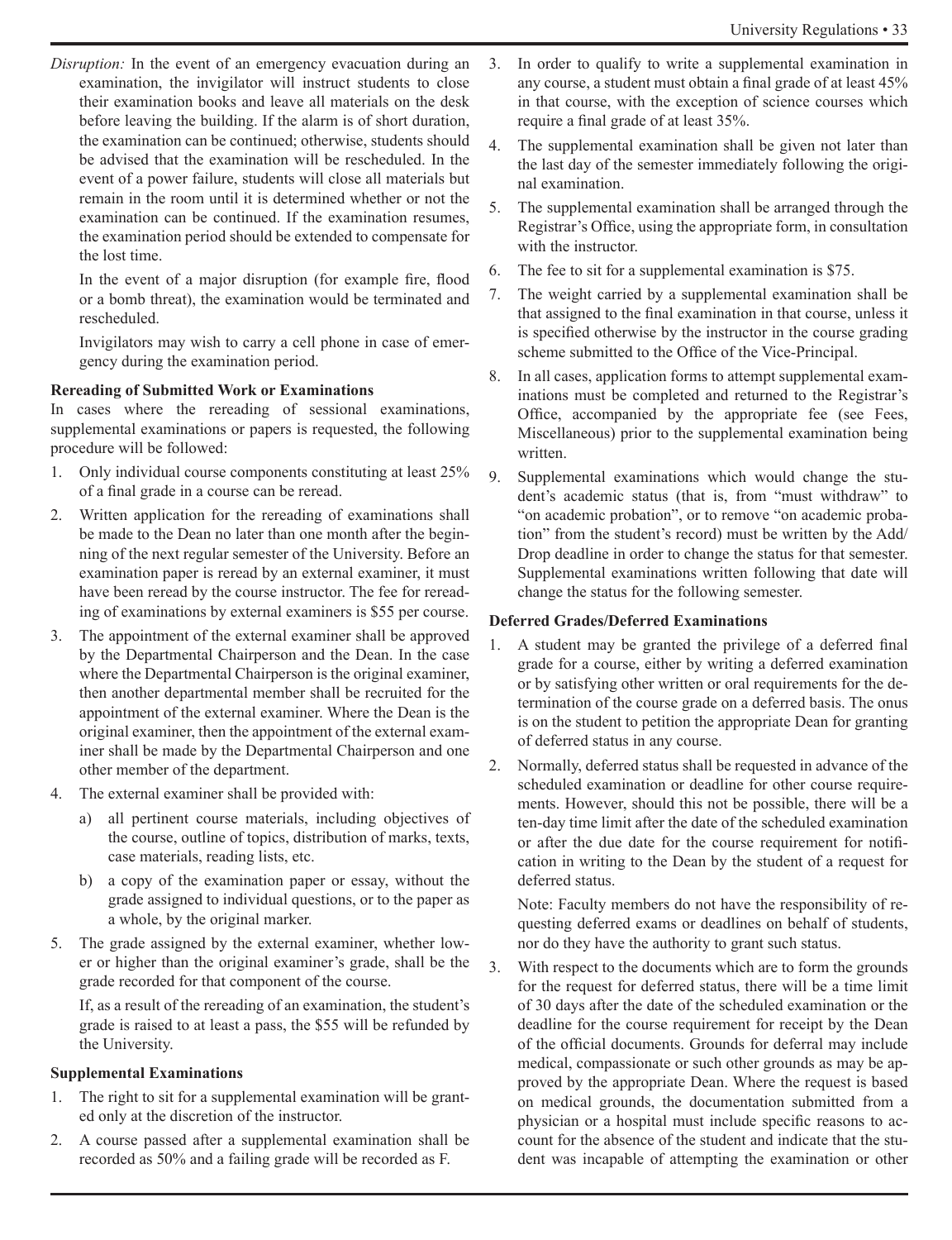work on the date(s) in question. The onus is on the student to supply all of the necessary documentation to the Dean.

4. Deferred final grades shall normally be submitted within 30 days of the original deadline for the submission of grades for the course in question. The onus is on the student to contact the faculty member(s) to arrange for the completing of deferred exams or other course requirements. If no grade is received, a grade of "0" will be assigned to the course or course component in question. Final authority for the granting of deferred status, and any changes to this status, rests with the Dean.

# **General Regulations**

- 1. Final responsibility for grades assigned to any course work or examination rests with the professor or instructor teaching the course.
- 2. Application for aegrotat standing: A student unable to attempt a final examination or some other requirement for a course, for a valid medical reason, may petition for credit in that course on the basis of satisfactory completion of the remaining course requirements. Such a petition must be accompanied by a statement from a physician and shall be ruled upon by the appropriate Dean.
- 3. Late submission of grades will not be accepted unless deferment has been granted on medical or compassionate grounds. Deferment or the correction of errors will be the only reason for change of grades.
- 4. A grade on a transcript shall not be changed after the last day of the semester immediately following the semester in which the grade was achieved.
- 5. A department may set a comprehensive examination in its Honours program at the end of the final semester.
- 6. Cases not covered by the above regulations may be referred by the student to the appropriate Dean.
- 7. Honours theses are to be evaluated according to a collegial principle. Specifically, a minimum of three members of a department, or two if the department has only two members, shall evaluate the thesis, their evaluations having equal weight.

# **Grading System for Undergraduate Studies**

Bachelor of Arts, Bachelor of Science, Bachelor of Business Administration, Bachelor of Education, Special Nondegree Status

| a notation "A codomic Honour Doll" ennearg on |
|-----------------------------------------------|

The notation "Academic Honour Roll" appears on the transcript of a full-time student who maintains an average of 80–100% for the complete academic year (Fall, Winter Semesters). Exception: B.Ed. students are not awarded this designation.

#### **Independent Study Courses**

In addition to conventional lecture and seminar courses in which study is directed mainly on a group basis, some departments offer Independent Study courses which employ individual tutorials as a format. These courses provide opportunities for responsible students of proven overall academic ability to pursue topics in which they have a special interest, in an area for which they have demonstrated aptitude, through independent reading or research. Independent Study courses are listed by subject, in numerical order with other courses. Admission is at the discretion of the instructors, Departmental Chairpersons and Deans. The usual course registration form or Add/Drop form is used to register for Independent Study courses and must be submitted to the Registrar's Office by the appropriate deadline dates.

#### **Guidelines on Independent Study Courses**

- 1. Independent Study courses may normally be taken only by Majors and Honours students in the area of their program. Minors students may be permitted to follow such a course only if it is required to complete the Minor program. Exceptions may be made with the permission of the Dean concerned.
- 2. Independent study implies adequate direct supervision by a faculty member during one of the regular sessions, i.e. Fall, Winter or Summer session. The faculty member should not be on leave of any kind.
- 3. Independent Study courses will be under the general supervision of departments rather than individual professors, and the departments must agree to proposed programs of study, marking schemes and grades awarded.

# **ACADEMIC STANDING**

# **Bachelor of Arts, Bachelor of Science, Bachelor of Business Administration, Bachelor of Education, Special Students**

Formal written notification from the Academic Standing Committee or the Registrar is the only valid statement of a student's academic standing. Opinions expressed by or information provided by individuals are not binding unless confirmed in writing by the Committee or the Registrar.

Inquiries related to matters concerning academic standing should be directed to the Registrar.

# **Maintenance of Good Academic Standing, Probation, and Must Withdraw Status**

1. Full-time students who have attempted at least 24 credits must maintain a minimum cumulative average of 55% calculated at the end of each Fall and Winter semester in order to remain in good academic standing.

(See sections on Williams School of Business and School of Education for additional requirements of these programs.)

2. Part-time degree students who have attempted at least 18 credits must maintain a minimum cumulative average of 55% calculated at the end of each Fall and Winter semester in order to remain in good academic standing.

(See sections on Williams School of Business and School of Education for additional requirements of these programs.)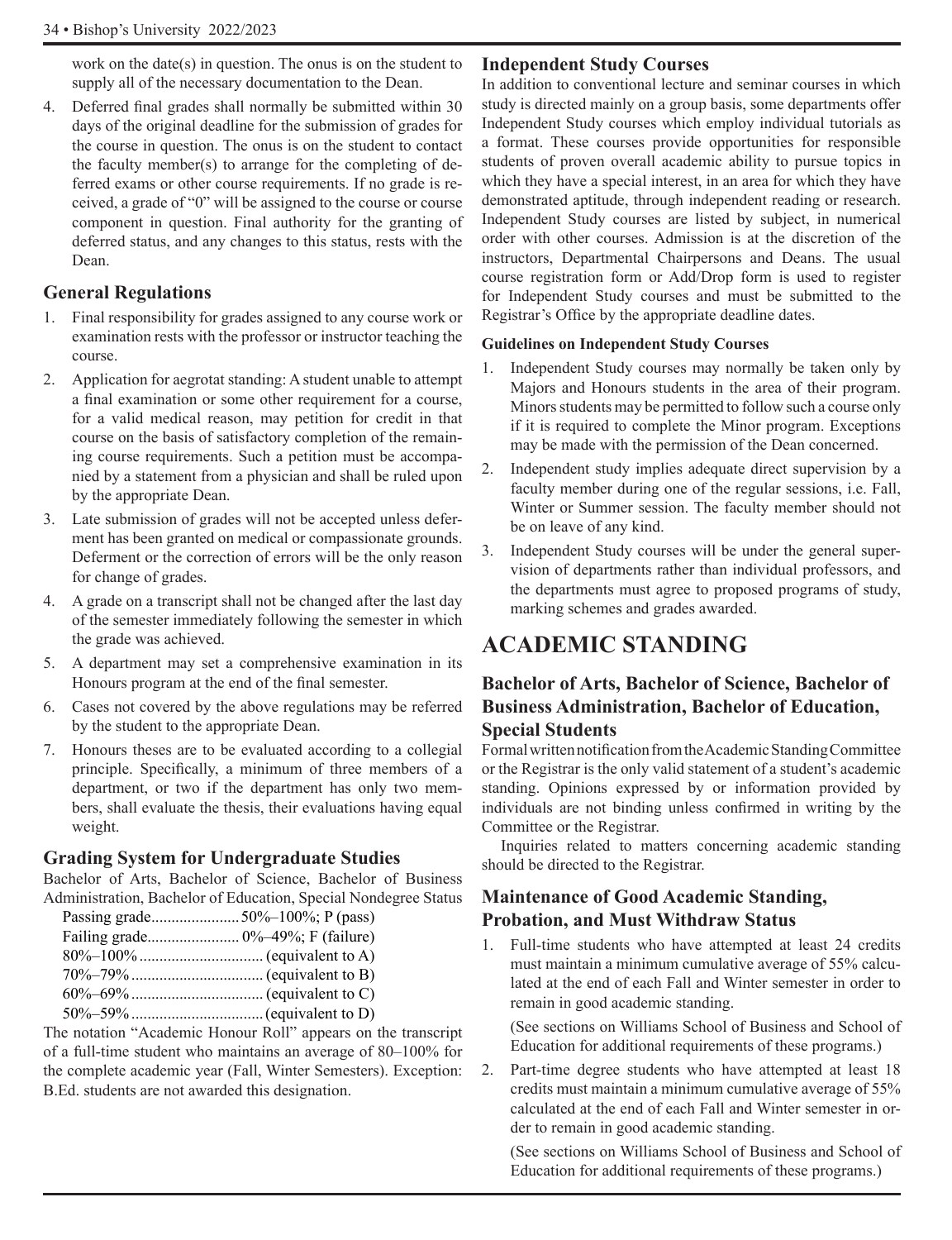3. General Interest (SPU) students must maintain a minimum cumulative average of 55% calculated at the end of each Fall and Winter semester in order to remain in good academic standing.

Students who do not achieve this standard are subject to the following regulations.

1. Full-time, part-time and SPU students failing to achieve a 50% average will be required to withdraw from the University for 12 months

Note: A student may be required to withdraw without first being placed on probation if their academic performance requires it.

- 2. Students with averages between 50% and 54.9% will be placed on academic probation.
	- a. Full-time students:
		- i. Will be required to raise their cumulative average to 55% by the end of the next two regular semesters in which they are registered. (Spring semesters are not counted.)
		- ii. May not be registered in more than 15 credits, not including lab credits, per semester. Both ESL courses and EWP099 are included in the credit count.
	- b. Part-time degree and SPU students:
		- i. Will be required to raise their cumulative average to 55% over the next 9 credits attempted.
		- ii. May not register in more than 9 credits, not including lab credits, until probation has been removed. Both ESL courses and EWP099 are included in the credit count.
- 3. Students on probation who fail to achieve the 55% in the specified time period will be required to withdraw from the University for 12 months.
- 4. "Academic probation" and/or "must withdraw for academic reasons" will be recorded on the transcript of the students concerned.

Students who have been required to withdraw from the University for academic standing reasons are subject to the following regulations:

- 1. Students who have been required to withdraw from the University may not register for any course(s) at the University or complete courses elsewhere on a letter of permission for a minimum period of 12 months.
- 2. Students who have been required to withdraw may apply for re-admission to the University.
	- a. Re-admission requests must be submitted according to the published application deadlines (see Applying to Bishop's University)
	- b. Students should contact the Admissions Office for information on the re-admission application process.
	- c. Students who are accepted back into the University will be re-admitted on academic probation.

# **Academic Standing Appeals**

- 1. The above regulations are implemented by the Academic Deans and the Academic Standing Committee and administered by the Registrar and Director of Admissions..
- 2. Decisions of the Academic Deans on academic probation, withdrawal from the University and subsequent readmission are binding.
- 3. A student may request the Academic Standing Committee to reconsider an unfavourable decision, but such a request does not necessarily constitute a basis for provisional readmission. Only one request for reconsideration of a Dean's decision will be heard by the Committee in each case.
- 4. Students wishing to request reconsideration should contact the Admissions Office for additional information on the process.
- 5. Appeal documentation must be submitted to the Committee by the date indicated on their written notice of academic standing.

# **General Information**

- 1. The specific regulations regarding maintenance of good standing in the programs of the Williams School of Business and the School of Education are in effect in addition to the regulations above and following, where applicable (see Business or Education).
- 2. The cumulative average is calculated using all courses attempted at Bishop's, including those in which a grade of "0" is received, with the exception of extra degree credit, and extra degree credit ESL courses and courses from which students have withdrawn with permission. The courses are weighted according to their credit value.
- 3. Courses completed elsewhere are not included in the calculation of Bishop's University's cumulative average (see Credit for Studies Completed Elsewhere).
- 4. Should a student repeat a course at Bishop's in which a grade has already been received, the grade awarded in the second registration will be used in the calculation of the cumulative average and credits awarded, regardless of whether it is the higher or lower grade. Repeated courses will not affect academic standing, which is based on academic performance in a particular academic year.
- 5. Students with a failing cumulative average (i.e. below 50%) will not be eligible to graduate from the University (see Additional Graduation Requirement in Business Administration).
- 6. Students who have been asked to withdraw may not normally register for any course(s) at the University or complete courses elsewhere on a letter of permission.
- 7. Applications for readmission must be submitted in writing to the Admissions Office. Students who are readmitted will be admitted on probation.
- 8. A full-time student on academic probation may not be registered in more than 15 credits, not including lab credits, per semester. A part-time student on academic probation may not register in more than 9 credits, not including lab credits, until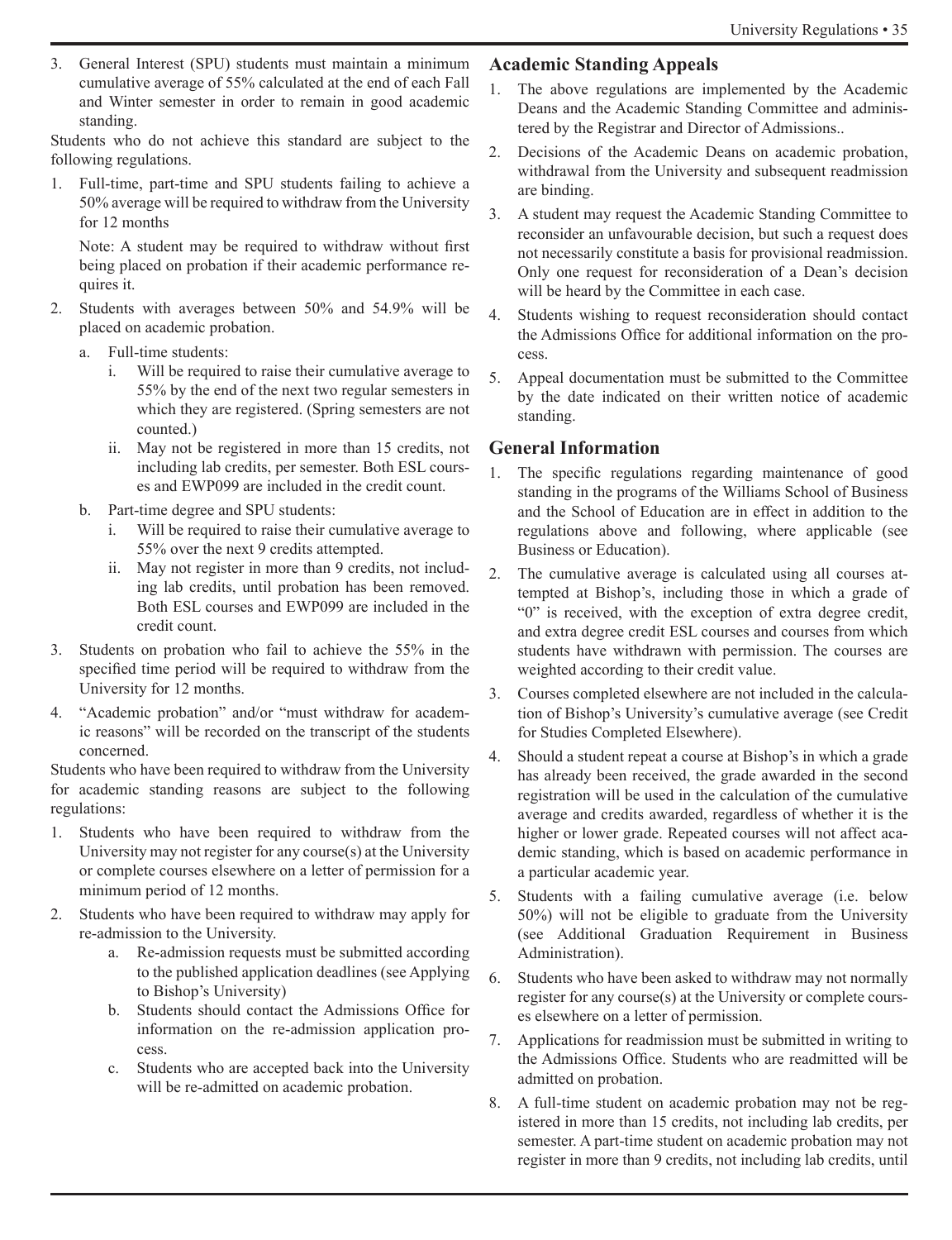probation has been removed. ESL courses are included in the credit count.

- 9. "Academic probation" and "must withdraw for academic reasons" will be recorded on the transcript of the students concerned.
- 10. Formal written notification from the Academic Standing Committee or the Registar and Director of Admissiis the only valid statement of a student's academic standing. Opinions expressed by or information provided by individuals are not binding unless confirmed in writing by the Committee or the Registrar.
- 11. In cases of alleged procedural errors, incorrect information or discrimination, an appeal may be made to the Student Appeals Committee.
- 12. Inquiries regarding any of the above should be addressed to the Registrar's Office.

# **Regulations for Graduate Studies in Education**

# **The Degree of Master of Education or Master of Arts**

To qualify for the degree of Master of Education or Master of Arts in Education, a candidate must be a graduate of this or another approved university and must complete 45 credits of graduatelevel work in Education.

Courses leading to these programs are offered year round, on the Bishop's campus, possibly at off campus locations, via technology, or online.

#### **General Academic Regulations**

- 1. Applicants may be admitted to one of the following: the Master of Arts in Education or the Master of Education program.
- 2. M.Ed./M.A. students who receive a grade lower than 70% have failed the course and are not permitted to continue in the program without formal permission of the School of Education's Admissions Committee.
- 3. Students enrolled in either the M.Ed. or the M.A. who have not registered for any course during a period of more than 24 months are deemed to have withdrawn. They may reapply for admission to the program, subject to the same procedures and conditions as new applicants.
- 4. Full-time status for graduate level studies is defined to be 9 credits or more.

#### **Transfer Credit**

A candidate for the Master of Arts in Education or the Master of Education degree may, with the permission of the Dean of the School of Education, complete up to three appropriate courses (9 graduate-level credits) at another recognized institution. Candidates should obtain prior approval for such courses. Such courses may not be used to meet the requirements of core courses or projects, monographs, or theses.

# **Regulations for Graduate Studies in Science**

The Division of Natural Sciences and Mathematics of Bishop's University offers a Master of Science degree (M.Sc.) program in the Departments of Computer Science and Physics. See Graduate Programs on pages 225 to 240 for more information.

### **Admission**

- 1. Completed applications will be forwarded to the appropriate department for evaluation. Recommendations for admission to a degree program are made by the department to the Dean. Final approval for admission is made by the Dean.
- 2. Advanced courses of instruction leading to the Master of Science degree are open to graduates of any university of recognized standing who have obtained at least a Bachelor's degree with Honours with a "B" grade or its equivalent. An applicant who has followed a combined program must have obtained at least a "B" average or equivalent in the subject of the Masters degree.
- 3. Applicants who do not satisfy these requirements may, with the permission of the department concerned and the Dean, be admitted to a qualifying semester(s) or year to bring their standing up to that of an Honours B.Sc. degree.
- 4. Admission to graduate courses does not in itself imply candidacy for a graduate degree.
- 5. All information is processed through the Admissions Office.
- 6. These regulations for admission are minimum requirements. Additional requirements may be specified by departments, with the approval of the Division.

# **General Regulations**

- Apart from any qualifying semesters, the minimum period of registration for the M.Sc. shall be one academic year of fulltime study, including research, or its equivalent in part-time study. This requirement must be met regardless of the amount of graduate work previously completed in any other program or at any other university.
- 2. The maximum time allowed for the fulfillment of the requirements for graduation shall normally be four years in the case of full–time students, excluding any qualifying or inactive semesters. For part-time students the course-work required for qualifying semesters (if any) and the regular credit requirements of the program must be completed at the rate of no fewer than 6 credits per year.
- 3. Students may choose to leave the program temporarily for one semester, but only with permission of their supervisor; these students shall be considered inactive for that semester. Such a one-semester leave of absence from the program will not normally be allowed more than twice.
- 4. Students must obtain a minimum of 65% in each required course. Courses may not be repeated more than once.
- 5. Each degree candidate will be assigned, by the department in which the thesis is to be submitted, to a supervisor who shall be a faculty member of the department and who will be responsible for advising the candidate and directing his/